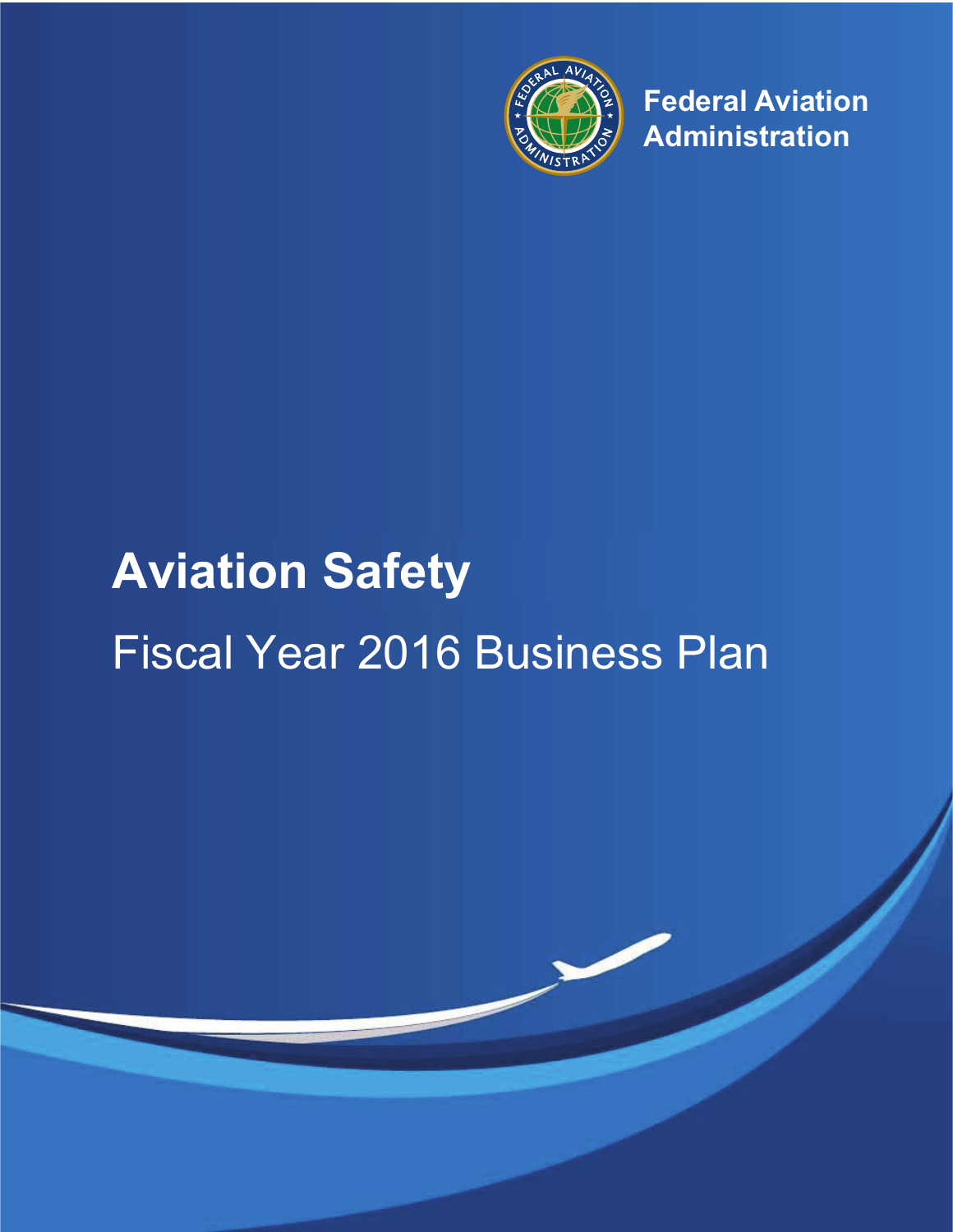# **FY2016 AVS Business Plan**

*March 04, 2016 01:58 PM*

The Office of Aviation Safety (AVS) is committed to aviation safety everywhere planes fly. AVS supports the FAA's mission to provide the safest, most efficient aerospace system in the world. AVS will work to increase system use of data-driven methods to manage risk and proactively identify hazards, in conjunction with enhancing our Safety Management System (SMS). AVS will respond to the projected increase of airspace demand from an increasingly diverse industry by carrying out the AVS Work Plan for NextGen.

To fulfill this mission, AVS directs and manages safety programs in three primary areas:

- 1. Continued Operational Safety: AVS's most important function is to ensure that existing certificate holders continue to meet or exceed safety requirements, standards, and regulations. AVS accomplishes this through safety surveillance and oversight programs, audits, evaluations, air traffic oversight, education and training, research, and accident/incident investigations.
- 2. Standards and Policy: AVS creates and amends rules and regulations that provide the safety standards for people, organizations, and equipment operating in the U.S. civil aviation system. AVS does this through policy development, analysis, and rulemaking.
- 3. Certification: AVS issues initial and renews existing certificates that allow (i) people, organizations, and equipment to operate in the U.S. civil aviation system, including the issuance of credential ratings to air traffic controllers, (ii) manufacturers to build aircraft and avionics, and (iii) organizations to provide maintenance services.

There are seven distinct organizations reporting to the Associate Administrator for Aviation Safety that employ over 7,200 personnel in offices around the world. In addition to its Federal civilian work force, AVS uses 11,000 "designees." These individuals perform selected safety oversight duties on behalf of and under the direction of AVS.

Over the next three years, the FAA will lay the foundation for the aerospace system of the future. As an agency, the FAA has a tremendous opportunity to make a difference for stakeholders, while addressing the challenges that the changing industry presents. To prepare for these changes, the FAA has identified four strategic initiatives: Risk-Based Decision Making; the National Airspace System (NAS) Initiative; Global Leadership; and Workforce of the Future. AVS is has an important role in each initiative, providing management and subject matter expertise across the board.

All AVS employees will work together to help FAA:

- Prioritize, Predict, and Prevent Safety Risk
- Enhance Operational Efficiency and Embrace New **Technology**
- Lead Through Collaboration, Example, and Influence
- Train, Retain, and Recruit the Right Skills for the Right Jobs

# **Make Aviation Safer and Smarter**

There is no responsibility more important in the FAA or in AVS than aviation safety.

AVS oversees key safety elements in all aspects of the world's largest, most complex aviation system. AVS achieves this through programs that advance operational safety (surveillance, oversight, education, inspections), establish safety rules and regulations (rulemaking), and certify the aviation competency of people (pilots) and organizations (individual airlines) and the airworthiness of aircraft and equipment.

The Risk-Based Decision Making Strategic Initiative includes leadership and support from all lines of business (LOBs). This initiative ensures that safety risk is systematically included as part of the equation when decisions are made in the FAA. When fully implemented, we will make smarter, risk-based decisions to improve safety in the aviation system. Specifically, safety data will be shared among FAA organizations, industry, and international peers, leading to a broader spectrum of available data and insights. The data will be analyzed using safety management principles to identify emerging hazards and predict the associated safety risk. The resulting information will be shared with the decision makers-those people who are in the best position to manage the safety risk and make the aviation system even safer.

The FAA will build on Safety Management principles to proactively address risks. As aviation evolves, so must our oversight model. AVS will develop and redefine FAA-level policy for a standardized, integrated, and collaborative approach to oversight. This policy will ensure that FAA decisions impacting industry are made with safety risk fully considered and that oversight models are properly aligned with Safety Management Systems (SMS) in industry organizations. We recognize that the revised model will require a cultural change in how we view and conduct oversight.

To assure a smooth transition into the second century of aviation, AVS is working steadily to develop standards and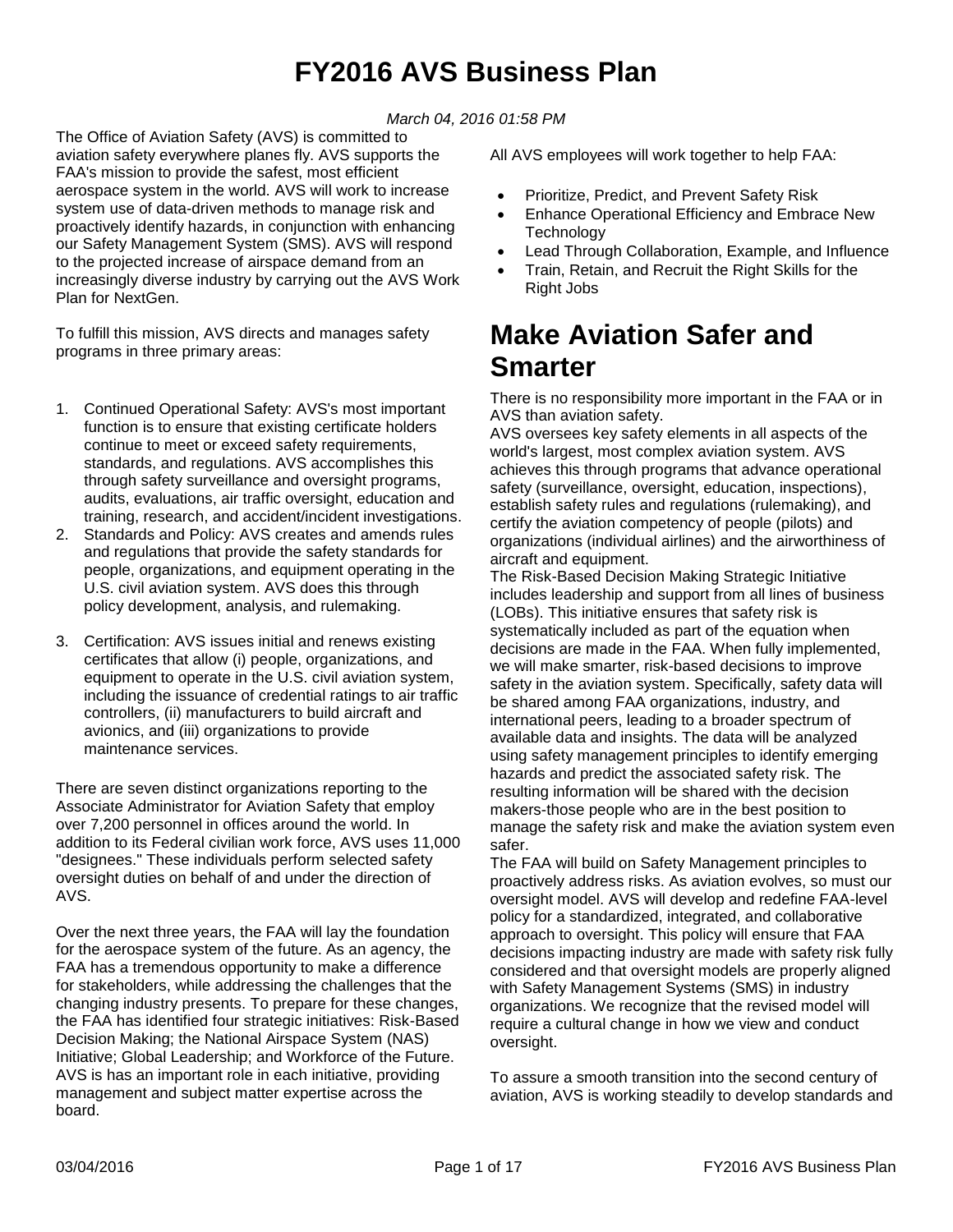regulations for their safe operation in skies that were once largely the domain of commercial aircraft.

# **Strategic Objective: Risk-Based Decision Making**

Build on safety management principles to proactively address emerging safety risk by using consistent, datainformed approaches to make smarter, system-level, riskbased decisions.

### **Strategic Initiative: Standardization, Access, and Integration**

Improve standardization, data access, & modeling integration.

### **Strategic Activity: Common Data Taxonomies**

Establish an Interim Safety Community of Interest (COI) to consolidate a list of safety databases and taxonomies that are of high value to safety analyst across the FAA.

### **Activity Target 1:**

Establish an Interim Safety Community of Interest (COI). Due September 30, 2016

### **Strategic Activity: Hazard Tracking Tool**

Establish an agency-wide tool to track hazards and mitigation outcomes.

#### **Activity Target 1:**

Update the Hazard Identification Risk Management and Tracking (HIRMT) Tool to accommodate LOB-specific data field requirements. Due September 30, 2016

### **Strategic Initiative: Decision Making Process**

Enhance decision making processes.

### **Strategic Activity: FAA SMS Decision-Making and Governance Structure**

Design and implement changes to the FAA SMS decision-making and governance structure including potential changes to the FAA SMS Executive Council roles and responsibilities.

#### **Activity Target 1:**

Update the FAA SMS Committee Charter and develop the FAA SMS Executive Council Charter to align with the Risk-Based Decision Making Strategic Initiative. Due April 30, 2016

### **Strategic Initiative: RBDM Transition of Safety Management**

Evolve the Safety Oversight Model.

### **Strategic Activity: Safety Performance Management**

Lead the agency effort to improve and manage SMS within AVS and FAA by including safety risk when making decisions.

#### **Activity Target 1:**

Deliver a report to the AVSSMS Coordination Group documenting the results of safety risk assessments on two separate AVS-level Significant Safety Issues (SSIs). (Loss of Control - Aircraft State Awareness and Misloaded Cargo) Due September 30, 2016

#### **Activity Target 2:**

Deliver safety risk assessment report to the FAA SMS Committee on one FAA-level Significant Safety Issue (SSI). (Light Emitting Diodes (LED) Lighting in Aircraft Operations) Due September 30, 2016

#### **Activity Target 3:**

Deliver safety risk assessment report to the FAA SMS Committee on one FAA-level Planned NAS Change. (UAS Pathfinder - Focus Area: Beyond Visual Line of Sight in Rural/Isolated Areas) Due September 30, 2016

### **Strategic Initiative: Safety Oversight Model**

Evolve the Safety Oversight Model.

### **Strategic Activity: FAA Oversight Model**

Evolve the FAA Oversight model to leverage industry's use of safety management principles, and exchange safety management lessons learned and best practices.

### **Activity Target 1:**

Develop draft FAA level Oversight Philosophy Order and deliver to executive sponsors. Due September 30, 2016

# **Internal Work Objective: Commercial Air Carrier Fatality Rate**

Reduce the commercial air carrier fatalities per 100 million persons on board by 24 percent over 9-year period (2010- 2018). No more than 6.2 in 2018. FY16 Target: 6.7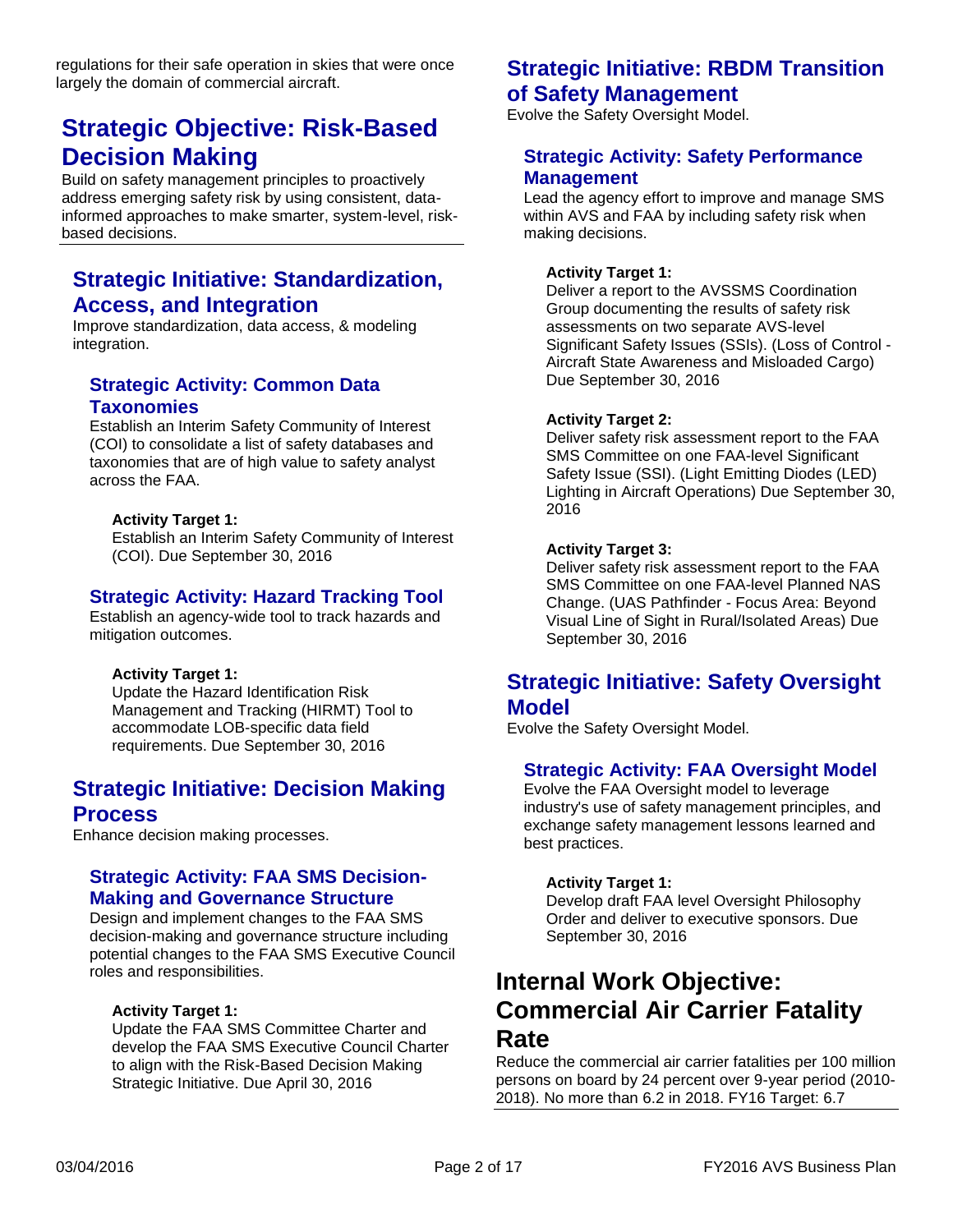# **Internal Work Initiative: Commercial Certification**

Implement and manage systems to certify commercial pilots, programs, aircraft types, air traffic controllers, operating locations, business plans, technology and training.

### **Internal Work Activity: Processing Time**

Issue medical certificates in a timely manner indicating safety standards have been met.

### **Activity Target 1:**

Ensure priority examinations maintain a rolling average processing time of 40 days or less. Due September 30, 2016

# **Internal Work Initiative: Commercial Standards and Policy**

Provide project management and analytical support on regulations, minimum standards, guidance, procedures, rulemaking and Advisory Circulars (ACs).

### **Internal Work Activity: Process Exemptions**

Issue all necessary exemptions in a timely manner.

### **Activity Target 1:**

With the exception of petitions for reconsideration, process (grant, deny, or close out) 85% of the exemption requests within 120 days of receipt during the current fiscal year processing cycle. (June 3, 2015 - June 2, 2016). Due September 30, 2016

### **Activity Target 2:**

With the exception of petitions for reconsideration, process (grant, deny, or close out) exemption requests within an average processing time of 90 days. (June 3, 2015 - June 2, 2016). Due September 30, 2016

### **Activity Target 3:**

Process (grant, deny, or close out) 75% of open exemption requests received through the previous fiscal years processing cycle. Due by September 30, 2016. Due September 30, 2016

### **Internal Work Activity: Part 23**

Revise Title 14, Code of Federal Regulations (14 CFR) part 23 as a set of performance based regulations for the design and certification of small transport category aircraft.

### **Activity Target 1:**

Receive Final Decision Document approval by the

Rulemaking Management Council for the Part 23 Rule within 120 days of the close of NPRM comment period. Due September 30, 2016

### **Internal Work Activity: Rule Approval**

Approval of rules from the Rulemaking Prioritization Process.

### **Activity Target 1:**

Complete ADA/AOA, or OPR Director as appropriate, approval milestone for 85% of rules within 90 days of the Council-approved schedule date. (For harmonized rules, AOA has delegated signature authority to AIR-1.) Due September 30, 2016

## **Internal Work Initiative: Commercial Surveillance**

Conduct routine surveillance activities to identify weaknesses, analyze root causes of system deficiencies, examine safety trends, regulatory deficiencies and safety management development in order to become more proactive in our approach to safety in Commercial Aircraft.

### **Internal Work Activity: FAA Safety Recommendations**

Coordinate with other lines of businesses the responses necessary to (1) Provide a final response that closes 15 of the 24 FAA Safety Recommendations that were issued before January 1, 2012 and, (2) Ensure that AVP receives an initial response within 90 days of issuance (80% of the time). Due by September 30, 2016.

### **Activity Target 1:**

Provide a final response that closes 15 of the 24 FAA Safety Recommendations that were issued before January 1, 2012. This is dependent upon program offices, across the FAA, providing responses by September 1, 2016. Due September 30, 2016

### **Activity Target 2:**

Program Offices will ensure that AVP receives an initial response within 90 days of issuance (80% of the time). This is dependent upon program offices across the FAA. Due September 30, 2016

### **Internal Work Activity: National Transportation Safety Board (NTSB) Safety Recommendations**

AVS will continue to lead ongoing agency efforts to effectively address NTSB safety recommendations issued to the FAA by (1) Providing an updated response for 23 of the 31 open recommendations that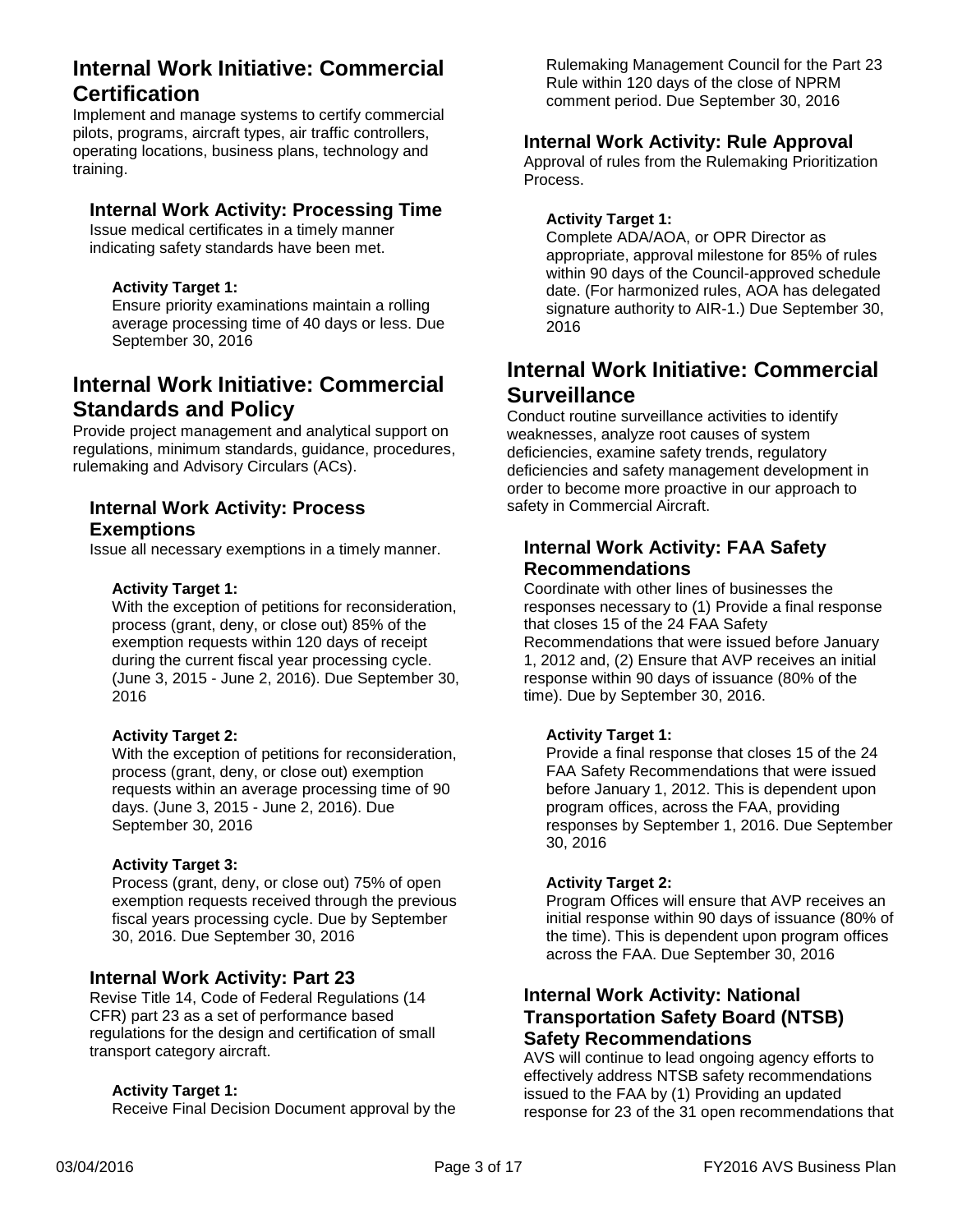have not received an update since December 31, 2013 and (2) Completing actions on 27 NTSB recommendations to the satisfaction of the Administrator.

### **Activity Target 1:**

Program offices will ensure that AVP receives an update for 23 of the 31 open NTSB Recommendations that have not received an update since December 31, 2013. This is dependent upon program offices across the FAA. Due September 30, 2016

#### **Activity Target 2:**

For FY16, action on 27 recommendations will be completed to the satisfaction of the Administrator. This is dependent upon program offices across the FAA. Due September 30, 2016

### **Internal Work Activity: ATC Regional Medical Exams**

Conduct and complete medical testing.

#### **Activity Target 1:**

Process all ATCS drug tests within 7 business days of receiving all verifying information from the drug test laboratory and DOT. Due September 30, 2016

#### **Activity Target 2:**

Ensure regional medical offices process ATC medical exams within 20-business days of receiving a complete medical file. Due September 30, 2016

### **Internal Work Initiative: Aerospace Medical Research**

Conduct leading edge research associated with new and innovative ways to support FAA regulatory and advisory missions to improve the safety of humans in civilian aerospace operations.

### **Internal Work Activity: Investigate New Methods, Processes and Materials to Increase Safety**

Develop prevention/mitigation strategies in support of the Autopsy Program Team, Cabin Safety, Knowledge Management, and Biodynamics Research Teams using the Aerospace Accident/Injury and autopsy Data System (AA-IADS).

#### **Activity Target 1:**

Collate information from medical treatment facilities, NTSB, DIWS, the CAMI Bioaeronautical Forensic Toxicology Laboratory, and the MANTRA Autopsy Program Team to formulate

recommendations to reduce injuries and fatalities in aircraft accidents by analysis and modeling of passenger/crew injury patterns. Principle Investigator is Dr. DeJohn. Final report due Sep 30, 2016, AAM-1. Due September 30, 2016

# **Internal Work Objective: General Aviation Fatal Accident Rate**

Reduce the general aviation fatal accident rate to no more than one (1) fatal accident per 100,000 flight hours by 2018. FY16 Target: 1.02

### **Internal Work Initiative: General Aviation Certification**

Implement and manage systems to certify general aviation pilots, programs, aircraft types, operating locations, business plans, technology and training.

### **Internal Work Activity: Prototype Airmen Certification Standards (ACS) for the Instrument Rating Airplane (IRA) Certificate**

Overhaul Airman Testing Standards and Training based on the Administrator's call to improve on GA Safety and on Aviation Rulemaking Advisory Committee (ARAC) recommendations.

#### **Activity Target 1:**

Complete the prototype testing for both the Airmen Knowledge Tests and the practical tests for the Airmen Certification Standards Instrument Rating Airplane. Due September 30, 2016

## **Internal Work Initiative: General Aviation Partnership and Outreach**

Work with general aviation safety partners, industry, and other stakeholders to respond to recommendations and provide public outreach that improves general aviation safety.

### **Internal Work Activity: USHST Support**

Promote the reduction of the general aviation accident rate by supporting the IHST (USHST) focusing on airman certification and operating standards. Make revisions to training and operations guidance/policy based on data analysis conducted by the IHST and approved safety enhancements (SEs).

### **Activity Target 1:**

Based on data analysis, implement safety enhancements (SEs) generated and accepted by US Helicopter Safety Team (USHST) working groups. Complete implementation of at least 90%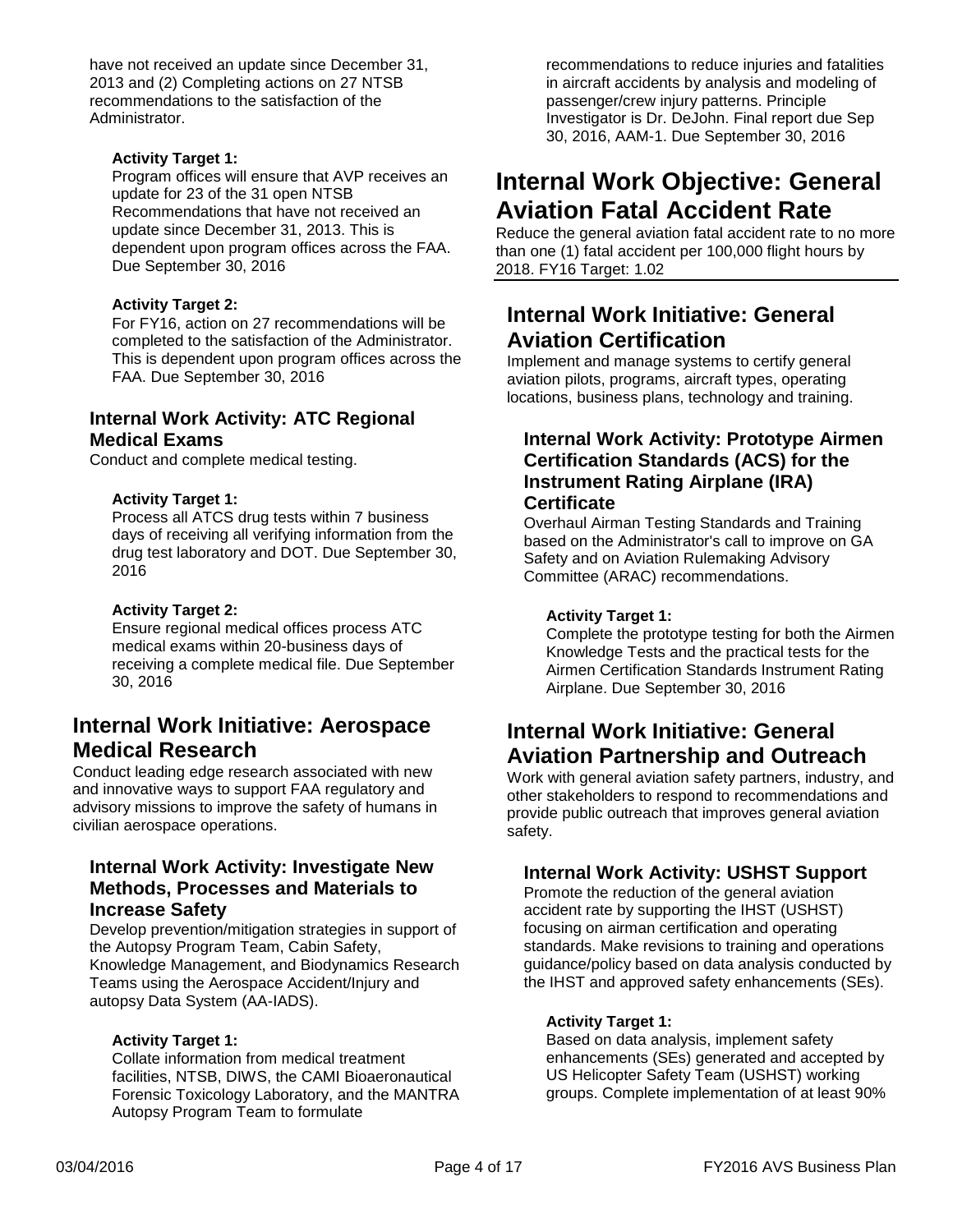# **Internal Work Objective: AVS Core Delegation**

Management of FAA's critically important Designee program includes the advancement of innovative delegation programs and overseeing of FAA approved designees as they conduct inspections and certifications of people, equipment, and organizations.

# **Internal Work Initiative: Oversee Designees**

Oversee FAA-approved designees as they conduct inspections and certifications of people, equipment, and organizations.

### **Internal Work Activity: Designee Management System Oversight**

Continue to implement and evaluate the Designee Management System.

### **Activity Target 1:**

Submit Change 3 to Order 8000.95 to AFS-140. Due May 30, 2016

### **Activity Target 2:**

DMS Module Release for 5 designee types into DMS module. Due June 30, 2016

### **Activity Target 3:**

Implement the DMS Module Release for 5 AFS designee types transitioning all the designees covered by these types into DMS. Due June 30, 2016

### **Internal Work Initiative: Organizational Designation Authorization (ODA)**

Organizational Designation Authorization (ODA) scorecard prototype.

### **Internal Work Activity: ODA Scorecard**

Evaluate prototype results and issue final Standard Operating Procedures.

### **Activity Target 1:**

Evaluate prototype results and issue final Standard Operating Procedures for ODA Scorecard by September 30, 2016. Due September 30, 2016

# **Internal Work Objective: Runway Incursions (Category A and B)**

Reduce Category A & B (most serious) runway incursions to a rate of no more than .395 per million operations, and maintain or improve through FY2018.

# **Internal Work Initiative: System Risk Reduction**

Reduce the risk of runway incursions resulting from errors by pilots, air traffic controllers, pedestrians, vehicle operators, tug operators, and individuals conducting aircraft taxi operations by working in collaboration with aviation stakeholders to identify and mitigate risk.

### **Internal Work Activity: AFS Support of Human Error Risk Reduction**

Reduce Category A&B (most serious) runway incursions to a rate no more than .395 per million operations, and maintain or improve through FY 2016.

### **Activity Target 1:**

In collaboration with ATO, ARP, and labor partners, participate in the Runway Safety "Root Cause Analysis Team" to analyze and identify root causes of category A and B runway incursions, and provide recommendations to the Runway Safety Council. Due September 30, 2016

### **Activity Target 2:**

Host runway safety materials on faa.safety.gov and notify pilots through FAAST Blasts or other means of runway safety best practices. Due September 30, 2016

# **Deliver Benefits Through Technology/Infrastructure**

Today's National Airspace System has served America well for more than 50 years. Today, however, there are new trends that required fundamental changes to the NAS. Since the turn of the century, the agency has seen dramatic technological change, fuel price increases, congestion concentrated in fewer hubs, new user entrants (e.g., Unmanned Aircraft Systems (UAS) and Commercial Space), an increasing backlog of much needed infrastructure modernization projects, and funding uncertainty. With minimal aircraft operations growth, NAS cost efficiency per operation or mile flown has been adversely affected. Meanwhile, the network of FAA facilities, infrastructure, and technology is aging and spread across multiple time zones.

The NAS initiative is focused on leading a fundamental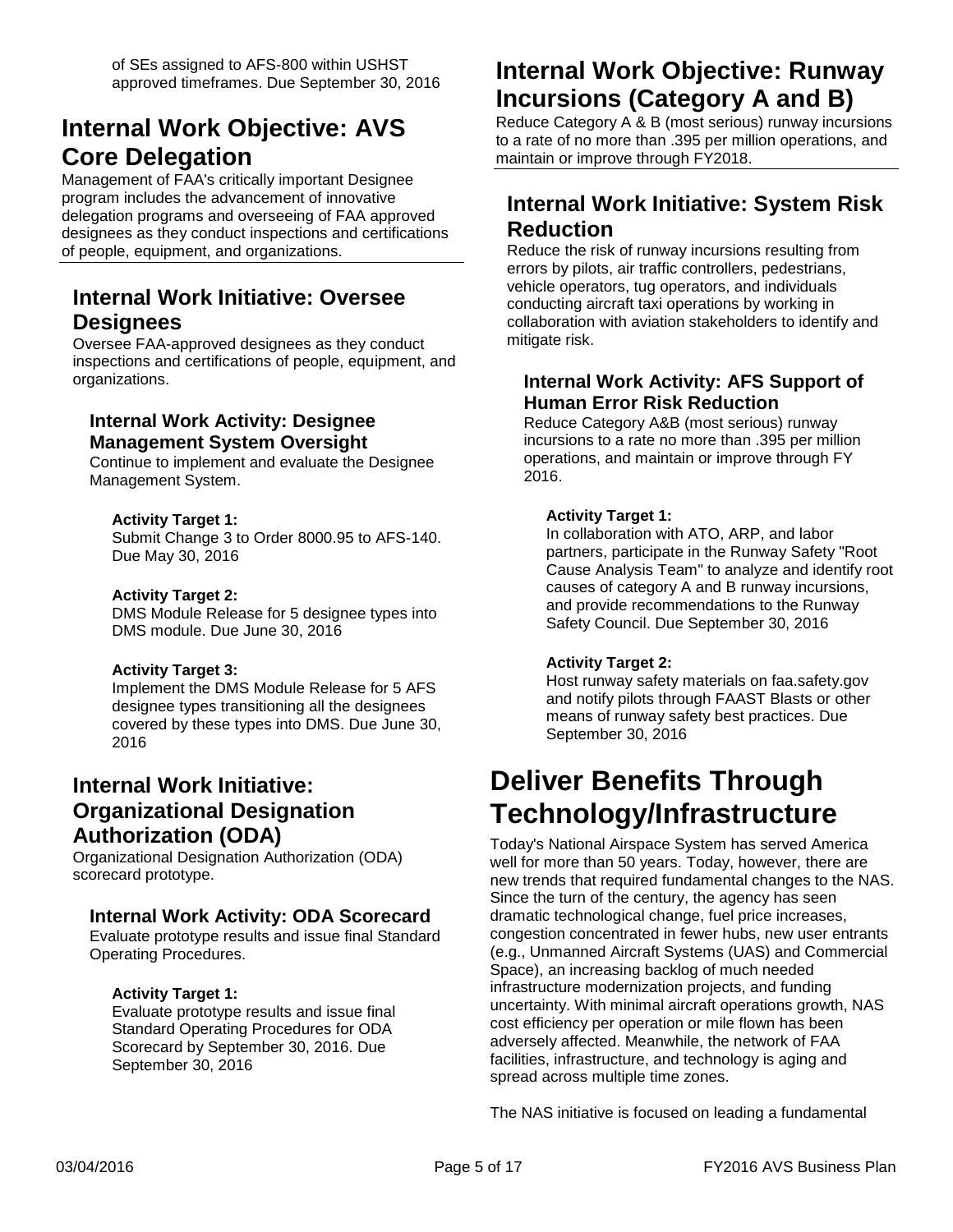transformation to a smaller, more efficient NAS with increased safety and user benefits, while safely integrating new user entrants. The FAA Will Build the NAS of the Future and Integrate New Users Through Better Technology and Operational Efficiencies. The four main initiatives are: provide safe, secure, and efficient services to NAS users in the most cost effective and innovative manner; impose least amount of control while maintaining safety; incorporate new user entrants (e.g., UAS and Commercial Space); and reduce impact on the environment.

AVS plays an important supporting role in the NAS initiative. The Air Traffic Organization oversees the majority of the activities for this goal area.

NextGen is an equal mix of technology and procedures, the sum total of which are benefits that are being delivered to the user each and every day. The Aviation Safety organization is delivering to industry exactly what it asked for: a better way to operate, one in which efficiency and safety are intertwined.

The priorities identified by the industry NextGen Advisory Committee include Implementing Performance-Based Navigation at metroplex locations, changing the separation standards for multiple runway operations, expanding the coordination of traffic movement on the airport surface, and the implementation of domestic data communications. In addition, the FAA priorities include implementing ADS-B Out in the aircraft and updating the Roadmap for Performance Based Navigation to provide a blueprint for future initiatives. AVS updated the Aviation Safety Work Plan for NextGen, which catalogs all of the activities that are specific to NextGen implementation occurring throughout the AVS offices.

# **Strategic Objective: National Airspace System (NAS)**

Lay the foundation for the NAS of the future by achieving prioritized NextGen benefits, integrating new user entrants, and delivering more efficient, streamlined services.

## **Strategic Initiative: Focus to Achieve NextGen Benefits**

Achieve the NextGen goals that have the largest benefit and biggest need by focusing deployment of NextGen enhancements at optimal sites.

### **Strategic Activity: ADS-B Notice**

Complete the following targets in support of ADS-B Notice: (1) Release Field Approval Policy Memo; (2) Issue User's Guide; (3) Revise Advisory Circular (AC) 20-165A; (4) Revise AC 90-114A; and (5) Produce Manufacturer's Report Cards.

### **Activity Target 1:**

Release AVS automatic dependent surveillancebroadcast (ADS-B) Field Approval Policy Memo for AVS-1 signature. Due December 31, 2015

### **Activity Target 2:**

Issue a User's Guide to Air Traffic Systems directorate (AJM-2) for inclusion on the Public Compliance Monitor (PCM) website. Due February 28, 2016

### **Activity Target 3:**

Broadcast (ADS-B), to address installation and certification barriers identified by industry in the Equip2020 Working Group. Provides clarification to the ADS-B function failure light, setting of ADS-B parameters, and harmonization with European Aviation Safety Agency (EASA) installation guidance. This action reduces the impact of ADS-B installations in the retrofit market. Due March 30, 2016

### **Activity Target 4:**

Provide final coordination draft revision to support publication of AC 90-114A, Automatic Dependent Surveillance-Broadcast (ADS-B) Operations, to include information regarding experimental aircraft compliance with the ADS-B mandate, initial flight planning guidance for ADS-B operations, and certain avionics-specific failure events. This activity will reduce confusion on installations and flight operations in certain segments of the aviation community. Due June 30, 2016

### **Activity Target 5:**

Produce Manufacturer's Report Cards using data contained in the ADS-B trend analysis tool (ATAT) to each major manufacturer twice per fiscal year, in the second and fourth quarters. Due September 30, 2016

### **Strategic Initiative: Integrate New User Entrants/UAS**

Safely and efficiently integrate new types of operations, such as commercial space and unmanned aircraft, into the NAS and enable the benefits these operations will provide.

### **Strategic Activity: Integrate UAS Into the NAS**

Continue UAS integration efforts with development of UAS-related policies, processes, documents and procedures.

### **Activity Target 1:**

Implement web-based project to be updated by all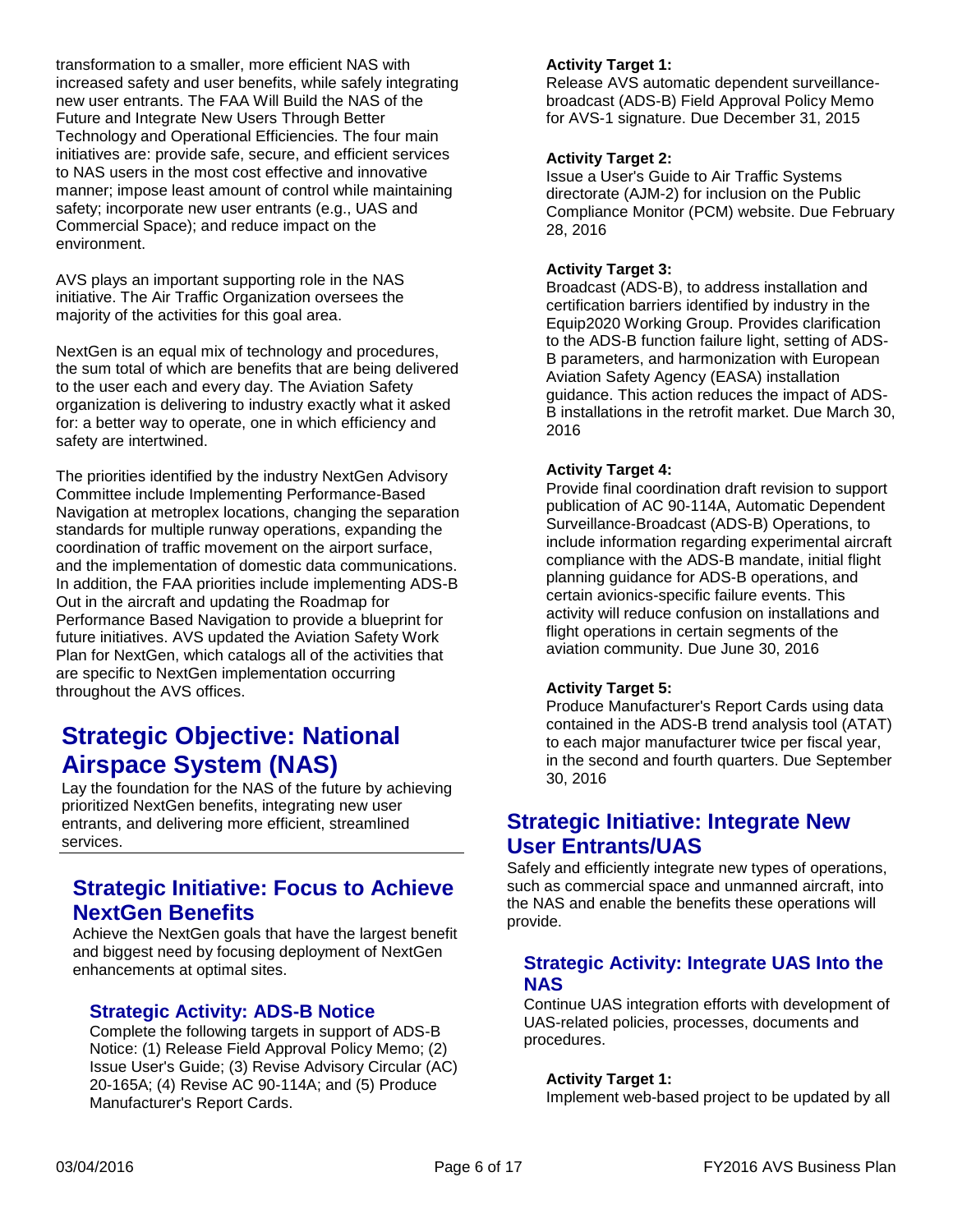government research partners and accessible to FAA approved government, industry, and academia research partners to collaborate on UAS research. Due September 30, 2016

### **Activity Target 2:**

Submit the revised annual FAA approved update of the UAS Civil Integration Roadmap to the Office of the Secretary of Transportation (OST). Due September 30, 2016

### **Strategic Activity: UAS Rulemakings**

FAA is laying the groundwork to provide the ability to consistently and safely handle UAS in the NAS by creating a comprehensive UAS integration plan.

### **Activity Target 1:**

Complete, by signing for transmittal out of agency, the sUAS final rule within 90 days of rulemaking management council approved scheduled date of December 18, 2015. Due March 18, 2016

### **Activity Target 2:**

Receive Rulemaking Management Council approval of Rulemaking Action Plan (RAP) for the next phase of UAS integration to include expanded operations. Due March 30, 2016

# **Internal Work Objective: Average Daily Capacity**

Maintain an average daily capacity for core airports of 57,975, or higher, arrivals and departures.

### **Internal Work Initiative: NY Operational Initiatives**

As identified with industry stakeholders, continue implementing operational initiatives at the New York Metropolitan airports.

### **Internal Work Activity: NY Operational Initiatives**

As identified with industry stakeholders, continue implementing operational initiatives at the New York Metropolitan airports.

### **Activity Target 1:**

Review and distribute checklists returned by the Air Traffic Organization technical operations, Airports, and ATO Terminal in support of the proposed SA CAT II Instrument Approach Procedures for Runway 06 at Long Island MacArthur Airport (ISP). Due December 10, 2015

# **Internal Work Objective: GA Replacement Fuel**

A replacement fuel for leaded aviation gasoline is available by 2018 that is usable by most general aviation aircraft.

### **Internal Work Initiative: Research and Development**

Conduct research and development to investigate new methods, processes and materials that can increase safety and efficiency.

### **Internal Work Activity: Avgas Transition**

Transition to an unleaded Avgas.

### **Activity Target 1:**

Develop evaluation plan, convene the Technical Evaluation Committee, and select Candidate Fuels for Phase 2 engine and aircraft testing by March 31, 2016. Due March 31, 2016

# **Internal Work Objective: FAA Environmental Management & Sustainability**

Provide expert guidance for environmental compliance of all applicable Regulations, Statutes, Executive Orders, etc. Initiate coordination of guidance with affected FAA Lines of Business and Staff Offices (LOB/SO) within 3 months of issuance for relevant environmental regulatory initiatives issued by the White House, Congress or other Federal agencies.

### **Internal Work Initiative: FAA Environmental Management System (EMS)**

APL is leading the FAA in maintaining an effective Environmental Management System pursuant to Executive Orders 13423/13514 and providing technical direction, oversight and support to the FAA in meeting these EO and environmental goals. The FAA EMS Steering Committee is led by AEE and is composed of the appropriate LOB's and staff offices.

### **Internal Work Activity: AVS Support for EMS**

AVS is committed to achieving and maintaining excellence and leadership in protecting the environment. AVS seeks to achieve its mission to promote aviation safety by developing effective means to sustain the highest level of aviation safety while incorporating environmental consciousness into its policy-making processes.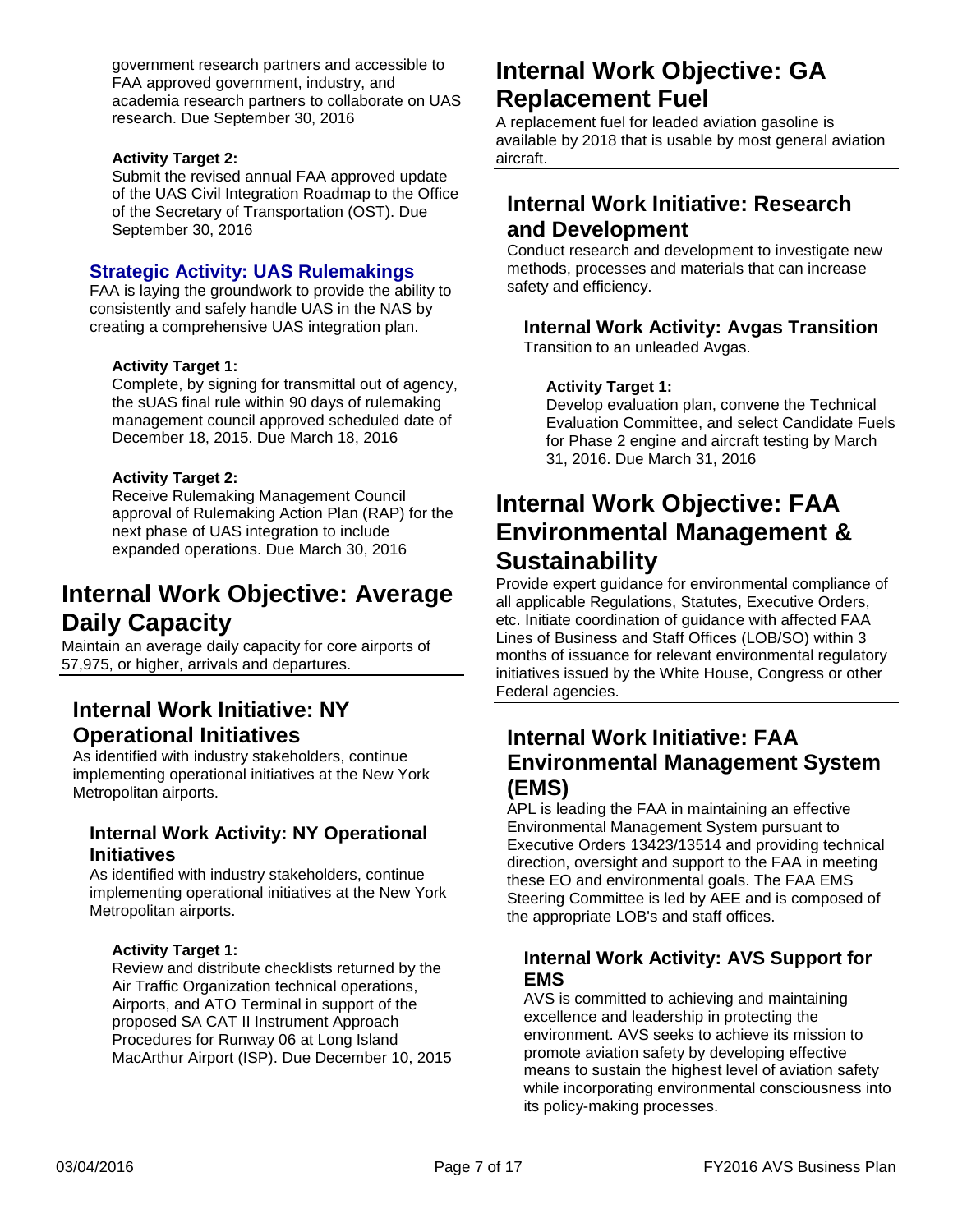### **Activity Target 1:**

Support the FAA Greening initiatives (Fleet, utilities reporting/ reductions, Order and Strategic Plan revisions) and report results to AEE. Due September 30, 2016

### **Activity Target 2:**

Conduct five internal EMS audits and one management review, report status to AEE. Due September 30, 2016

# **Internal Work Objective: Optimize Agency Resources**

Optimize the use and management of FAA resources to improve accountability and enhance operational efficiency through improved management of FAA acquisitions, effective management of financial resources, and support of non-AFN workforce planning. Successful accomplishment of this objective is measured through effective management of Agency acquisitions, continuous improvement of acquisition management policies and practices, and favorable financial system audit results.

### **Internal Work Initiative: Productivity and Financial Metrics**

Each FAA organization will develop, track, and report quarterly on a comprehensive measure of its operating efficiency or financial performance. These measures will include: ATO cost per operation, overhead rates, and cost per accounting transaction.

### **Internal Work Activity: AVS Efficiency Measure: Ratio of Safety to Non-Safety Labor Costs**

AVS will report to ABA quarterly on non-safety related labor costs as a percentage of total AVS labor costs.

### **Activity Target 1:**

Provide updated FY2017 measure template for review and approval. Due June 30, 2016

### **Activity Target 2:**

AVS will track and report quarterly results and provide comments. Due 30 days after the end of each quarter. Due September 30, 2016

### **Internal Work Initiative: Small Business Development**

Provide direct procurement opportunities to small business, thereby promoting small business development and good corporate citizenship.

### **Internal Work Activity: Awarding of Procurement Dollars (AVS)**

Award procurement dollars to small businesses, with special emphasis on procurement opportunities for small disadvantaged businesses, service-disabled veteran-owned small businesses, and women owned small businesses.

### **Activity Target 1:**

Award at least 25 percent of the total AVS direct procurement dollars to small businesses. Due September 30, 2016

# **Internal Work Objective: Support Sustainability and Environmental Objectives**

In accordance with the Energy Independence and Security Act of 2007 (EISA). AFN will support agency sustainability goals to reduce the FAA's carbon footprint. Accomplishment of this objective will be demonstrated by successful implementation or execution of the majority of the initiatives and activities linked to this objective.

# **Internal Work Initiative: Fleet Management**

Reduce FY2016 agency petroleum consumption by government fleet vehicles by 20% from the FY2005 baseline, a maximum consumption of 2,190,194 gasoline-equivalent units. In accordance with the Energy Independence and Security Act of 2007 (EISA) federal agencies must achieve at least a 20% reduction in annual petroleum consumption through 2015, and each year thereafter relative to a FY2005 baseline.

### **Internal Work Activity: Fleet Management - AFS**

In accordance with the EISA Section 142, support the Agency to achieve a 20% decrease in vehicle fleet petroleum consumption over the FY-2005 baseline.

### **Activity Target 1:**

The FY-16 AVS target is not to exceed the maximum petroleum consumption of 246,968 gasoline gallon equivalents (GGEs). Due September 30, 2016

# **Internal Work Objective: AVS Core NextGen System Development**

Implement key projects that have broad applicability across the solution sets and to NextGen overall. Such projects include work in support of safety management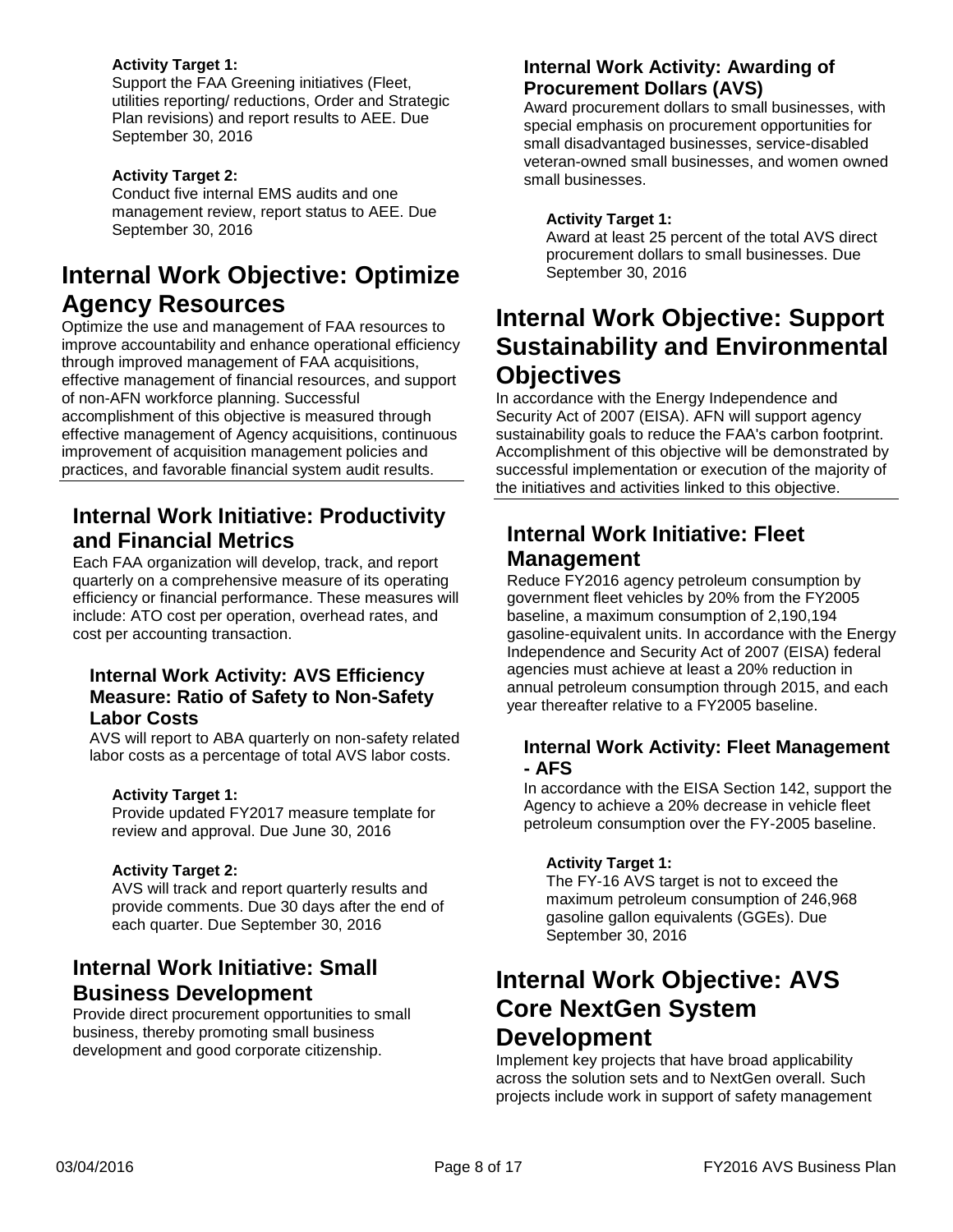systems, environment and energy management systems, as well as human factors research and testing and computer modeling aimed at validating operational concepts.

# **Internal Work Initiative: Focus to Achieve NextGen Benefits**

Achieve the NextGen goals that have the largest benefit and biggest need by focusing deployment of NextGen enhancements at optimal sites.

### **Internal Work Activity: AVS Work plan for NextGen**

Deliver key pre-implementation activities

### **Activity Target 1:**

Revise Order 8260.58, United States Standard for Performance Based Navigation (PBN) Instrument Procedure Design, to include Standard Terminal Arrival Route (STAR) PBN procedure design guidance. Due March 31, 2016

### **Activity Target 2:**

Revise Order 8260.3, United States Standard for Terminal Instrument Procedures (TERPS), to include Standard Terminal Arrival (STAR) procedure design guidance. Due March 31, 2016

# **Internal Work Objective: Optimize Information Access Through Technology Innovation**

AFN will manage information and technology as valuable business assets using integrative disciplines to describe, harmonize, organize, and govern information and technology assets across both organizational and technological boundaries. Successful achievement of this objective will be demonstrated through expansion of an enterprise information system, migration of Agency data to the Cloud environment and implementation of new critical business systems which support FAA mission accomplishment.

# **Internal Work Initiative: Enterprise Information Management (EIM)**

This initiative focuses on delivering business value to our information customers and stakeholders by providing services and capabilities to deliver critical business information. Additional business value is realized by reducing costs, driving efficiencies, and enabling confident decision making. EIM provides the management of information as a business asset and requires integrative, enterprise-wide disciplines to describe, harmonize, organize and govern information assets across both organizational and technological boundaries.

### **Internal Work Activity: Dynamic Regulatory System (DRS)**

In conjunction with AVS deploy DRS capability.

#### **Activity Target 1:**

AFS will provide support to AIT necessary to develop Sunset strategy/plan for RGL & FSIMS applications. Due June 30, 2016

### **Activity Target 2:**

AFS will provide support to AIT necessary to deploy DRS search capability in production (to include Ontology definition, security assessment, training material development and performance testing). Due September 30, 2016

## **Internal Work Initiative: Unmanned Aircraft System**

Further mature the B4UFLY application through analysis and reporting.

### **Internal Work Activity: UAS - B4UFLY**

Provide a mobile application available to the public on Apple devices that will provide information that assists individuals in determining where it is safe to fly a UAS.

#### **Activity Target 1:**

AFS will coordinate with AIT to ensure transfer of technology from MITRE to the FAA. Due December 31, 2015

### **Activity Target 2:**

AFS will coordinate with AIT to collect, analyze and report on data gathered for Beta Version of the B4UFLY app. Due November 30, 2015

# **Internal Work Objective: Deliver Benefits Through Technology and Infrastructure**

Lay the foundation for the NAS of the future by achieving prioritized NextGen benefits, integrating new user entrants, and delivering more efficient streamlined services.

# **Internal Work Initiative: Very High Frequency Omni-directional Range (VOR) Minimum Operational - Implementation**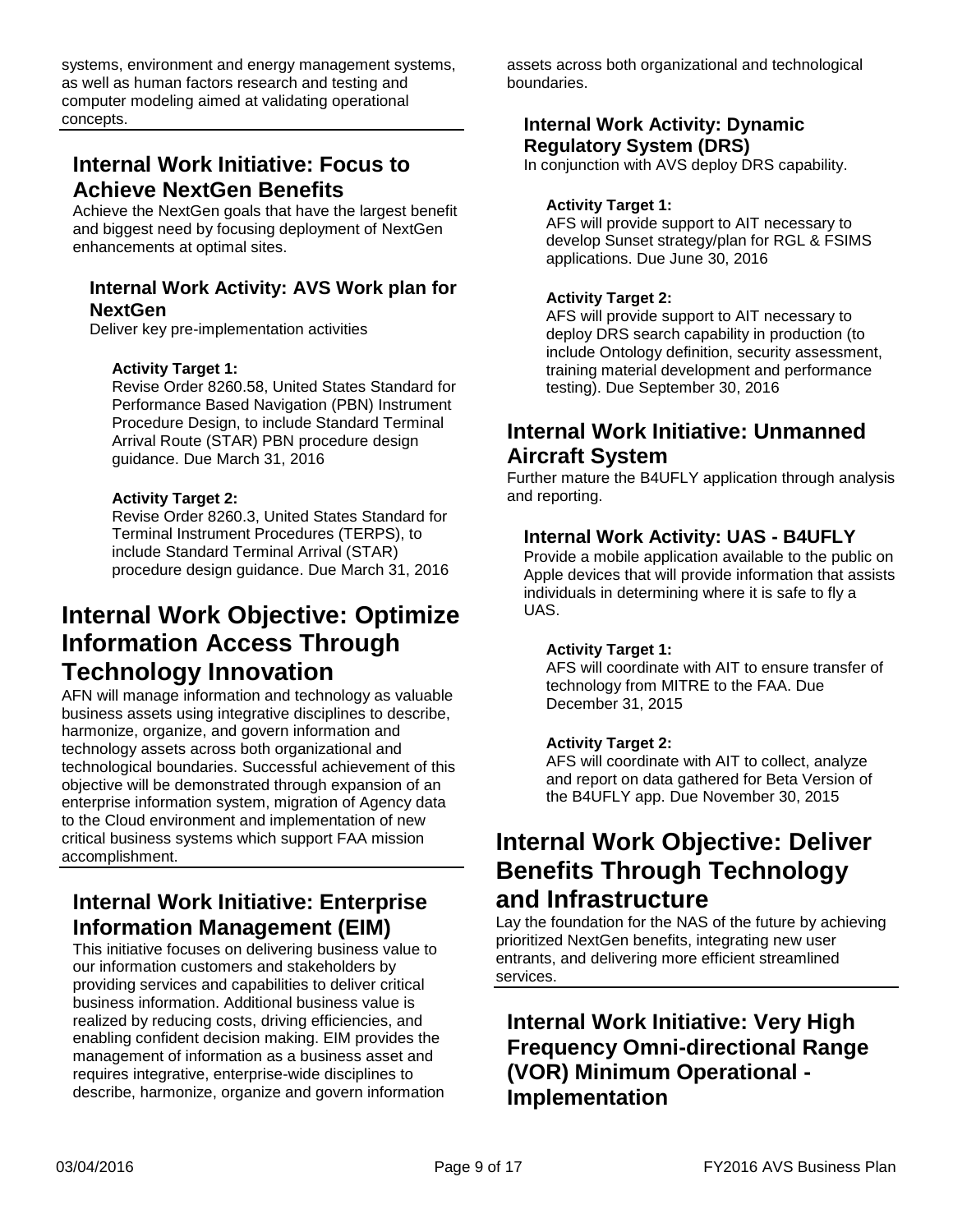Complete all activities supporting the establishment of the VOR MON by 2025.

### **Internal Work Activity: VOR MON Implementation Program\_AFS-400**

Complete all activities supporting the establishment of the VOR MON by 2025.

### **Activity Target 1:**

Complete the update and final approval of Terminal En Route Procedures (TERPs) for Area Navigation (RNAV) initial, intermediate, and missed approach segments for Instrument Landing System (ILS) instrument approaches. Due September 30, 2016

### **Activity Target 2:**

Complete updates to the Aeronautical Information Manual (AIM) to provide guidance to pilots and controllers for use of the VOR MON during a GPS outage and landing at MON Airports. Due September 30, 2016

# **Internal Work Objective: Safety Management System Transformation**

This program researches comprehensive and proactive approaches to analyzing aviation safety related to the implementation of NextGen capacity and efficiency capabilities. Safety programs require the capability to merge and analyze diverse sets of aviation information to expose and track precursors to incidents/accidents. Safety analysis allows the FAA and aviation industry to understand emerging risks before they become potential safety issues.

## **Internal Work Initiative: SSMT Program**

The System Safety Management Transformation (SSMT) program supports the development and implementation of integrated safety management systems across the air transportation system. Integrated Safety Assessment Model (ISAM) utilizes safety models to develop risk baseline estimates.

### **Internal Work Activity: Modeling for Commercial Aviation Safety**

Improve the fidelity of the models and baseline risk estimates used in ISAM (Integrated Safety Assessment Model).

### **Activity Target 1:**

Improve the fidelity of the models and baseline risk estimates used in ISAM (Integrated Safety

Assessment Model) to incorporate the assumptions that represent future system safety changes associated with UAS (unmanned aircraft systems) operations. Updated safety risk report, with UAS data incorporated, will be completed by September 30, 2016. Due September 30, 2016

# **Internal Work Objective: Advance Collaboration**

We can only succeed with continued collaboration. We do that internally with cross-agency coordination and integration. We do that internationally with global partners. And we do that with other partners in the aviation community who are investing in the future along with the FAA.

### **Internal Work Initiative: Aviation Safety Information Analysis & Sharing (ASIAS)**

The ASIAS program is an information safety analysis and data sharing collaboration involving industry and government to proactively analyze broad and extensive data to advance aviation safety.

### **Internal Work Activity: Safety, Security, Environment (ASIAS)**

Aviation Safety Information Analysis and Sharing (ASIAS) supports both the safety risk management and safety assurance functions of SMS by providing the data, technology and actionable results to enable the FAA and ASIAS users to optimize SMS safety risk management performance.

### **Activity Target 1:**

Data from NGAFID (National General Aviation Flight Information Database) will be analyzed by ASIAS to support GA JSC (General Aviation Joint Steering Committee) in managing its safety risk portfolio. Data will be available for analysis September 30, 2016. Due September 30, 2016

# **Enhance Global Leadership**

AVS plays an important role in the FAA's Enhancing Global Leadership initiative. The Office of Policy, International Affairs, and Environment oversees the majority of activities for this initiative.

The FAA is respected worldwide as being the preeminent aviation authority, and will maintain a vital leadership role in an evolving global airspace through example and influence. AVS conducts its mission to develop, oversee and enforce safety standards for all parts of the aviation industry both within and outside the NAS. AVS Services and Offices perform international activities both to execute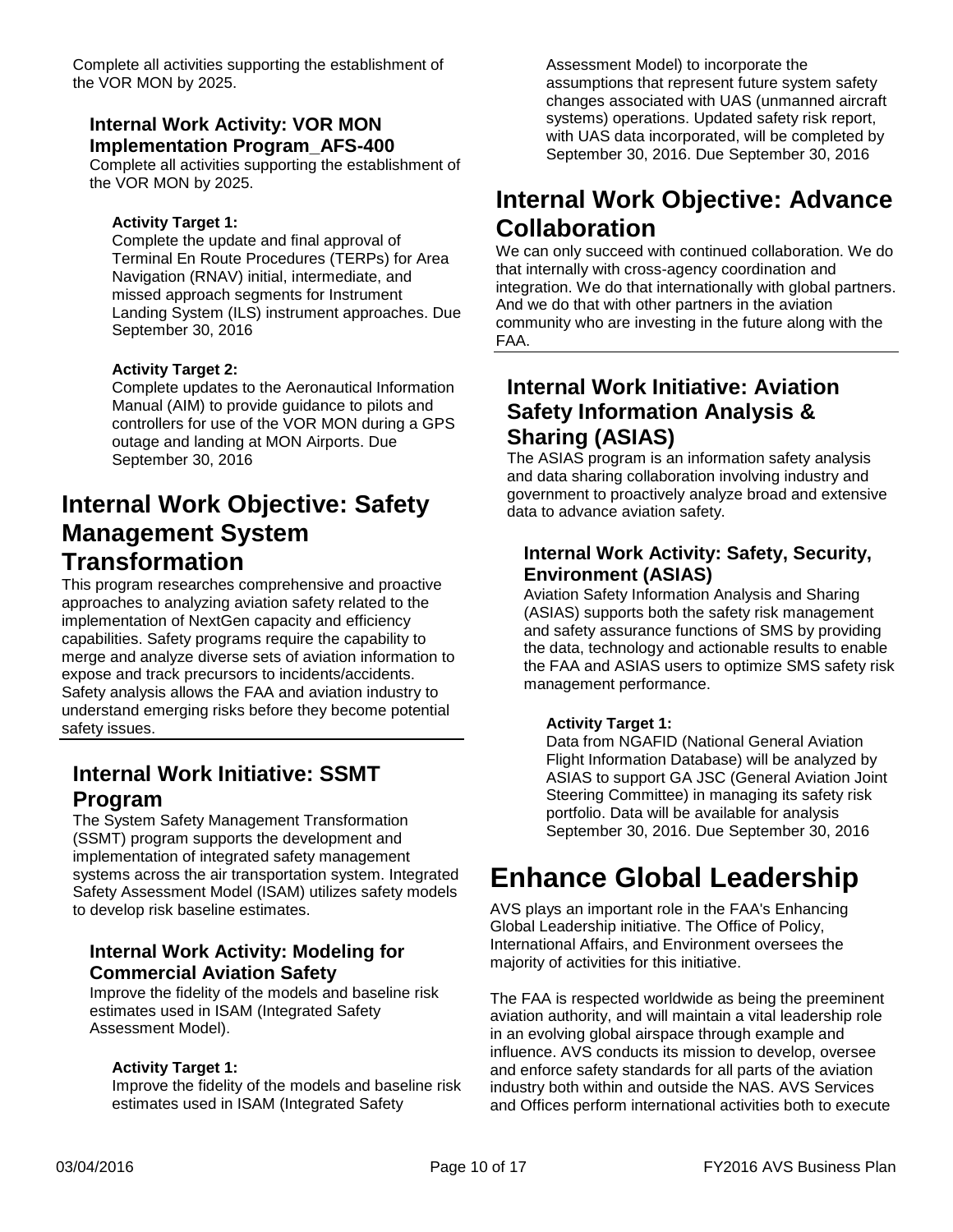our core mission functions, and to enhance our leadership and effectiveness in performing our mission. AVS supports the FAA's efforts to lay the foundation for the future global aviation system and proactively address safety risks. Our regulations and policy provide a high level of aviation safety. Promoting our way of doing business enhances safety and protects US citizens wherever they fly. The FY16 AVS International Work Plan includes our activities in support of the Global Leadership Initiative.

# **Strategic Objective: Global Leadership**

Improve safety, air traffic efficiency, and environmental sustainability across the globe through an integrated, data-informed approach that shapes global standards and enhances collaboration and harmonization.

# **Strategic Initiative: Ensure Safety & Security of U.S. Lives**

Work cooperatively with key partners in government and industry to enhance safety and security of the global aerospace system.

### **Strategic Activity: International Safety Enhancement**

Promote international cooperation to enhance safety by participating in the International Civil Aviation Organization (ICAO) Universal Safety Oversight Audit Program (USOAP), for audits or ICAO Coordinated Validation Missions (ICVM) of countries of priority to the FAA.

### **Activity Target 1:**

Explore options for what FAA technical experts in the various fields/FAA lines of business could participate in ICAO USOAP Audit activities. Due December 31, 2015

### **Activity Target 2:**

Train and qualify three (3) safety inspectors and other specialists to participate in ICVMs or USOAP Audits. Due September 30, 2016

### **Activity Target 3:**

Based on agency priorities, identify two (2) candidate USOAP Audits or ICVMs that FAA could participate in FY-2016 in either a qualified or training auditor capacity, using data to help identify audits, and notify ICAO of request to participate. Due June 30, 2016

#### **Activity Target 4:**

An additional seven (7) safety inspectors and other specialists complete ICAO academic requirements for auditors to be available for ICAO on the job audit training in FY-2017. Due September 30, 2016

### **Strategic Initiative: Promote Regulatory Harmonization and Partnerships to Ensure a Seamless Transfer of Technology**

Advance regulatory harmonization and partnerships with foreign authorities and organizations to ensure a seamless transfer of U.S. aerospace products, services, and approvals.

### **Strategic Activity: International Harmonization Enhancement**

Explore opportunities to enhance the FAA's network of global partners.

#### **Activity Target 1:**

Identify two (2) non-bilateral partner civil aviation authorities (CAAs) for the development of Working Procedures to facilitate acceptance of United States aviation products and begin engagement. Due December 31, 2015

#### **Activity Target 2:**

Sign charters to formally initiate the technical product specific teams for propulsion, small airplanes, transport airplanes and rotorcraft that allow for coordination of technical issues and harmonization of certification policy and standards between the four major certifying authorities represented by the recently established Certification Management Team (US, Europe, Canada and Brazil). Due February 29, 2016

### **Activity Target 3:**

Issue draft Order 8110.52B - Type Validation Procedures - to enhance leveraging of bilateral partner certification systems using a risk based approach to validation that scales FAA level of involvement in approving foreign designs based on factors such as demonstrated CAA capability and technology. Due August 31, 2016

# **Internal Work Objective: AVS Core- Ensure Safety and Security of U.S. Lives**

AVS will work cooperatively with key partners in government and industry to enhance the safety and security of the global aerospace system.

## **Internal Work Initiative: International Safety**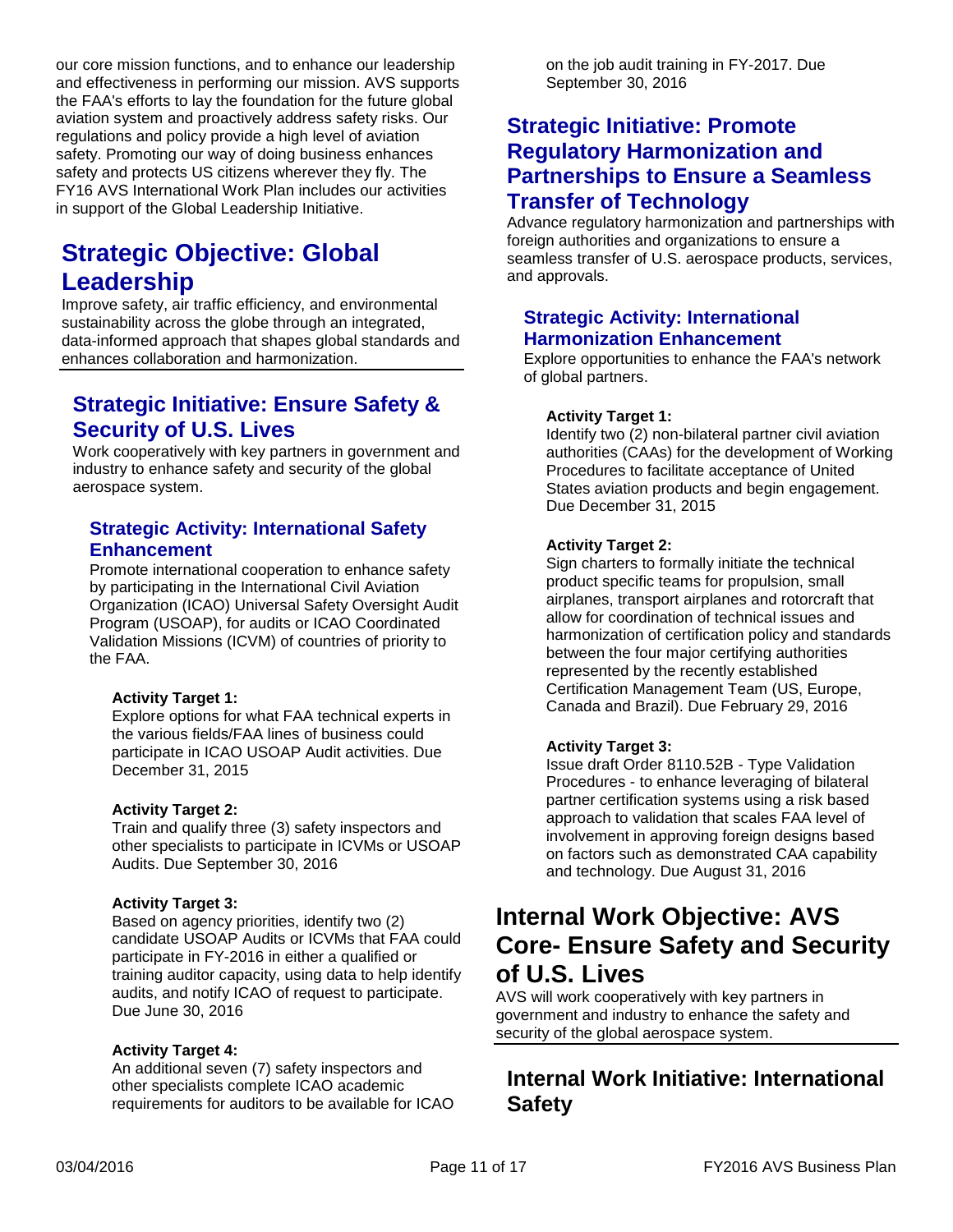Enhance aviation safety through the promotion of programs and procedures with civil aviation authorities, regional organizations, industry and other stakeholders.

### **Internal Work Activity: Foreign Validation Cost Recovery**

Reimbursement for foreign validation activities.

**Activity Target 1:** Issue draft framework for cost recovery policy by July 24, 2016. Due July 24, 2016

### **Internal Work Initiative: Global Leadership**

Develop and manage international certification and surveillance

### **Internal Work Activity: Safety and Security of U.S. Lives**

Initiate formal negotiations for new International Implementation Procedures.

### **Activity Target 1:**

Submit notification letters to Congress regarding the initiation of formal negotiations for new Implementation Procedures with two partner countries under existing Bilateral Aviation Safety Agreements. Due September 30, 2016

# **Empower and Innovate with the FAA's People**

We have invested time and resources to develop our people, refine our skill sets, and build on our competencies. We will leverage what we have today to build towards the workforce of the future. The FAA will identify needed leadership, technical, and functional skills, then train and recruit for the future.

AVS business priorities are centered on data-driven results and risk management. It is important we:

- Create a workforce that understands the new way of business
- Ensure pilots, inspectors, and technical personnel understand risk management
- Hire people with the skills for the future
- Build position descriptions to enhance both the current workforce and build for our future needs

It is also important that we partner with HR and other stakeholders to:

- Create innovative programs for hire for increased attrition due to retirements
- Create a framework and process to help AVS better understand current and future human resourcing needs
- Ensure competence in "soft skills" and technical training both through as stand-alone competency development and embedded in technical training
- Build the trust and credibility needed to deliver results and meet AVS's specific needs
- Improve and simplify personnel processing, and remove barriers to growing and building the workforce of the future.

One of the efforts that we are undertaking as part of the Workforce of the Future is the AVS Diversity and Inclusion (D&I) Work Plan. This plan represents our commitment to the importance of D&I in building and maintaining a strong workforce and identifies specific activities aimed at increasing diversity and improving inclusion.

# **Strategic Objective: Workforce of the Future**

Prepare FAA's Human Capital for mission-critical transformational changes by identifying, recruiting and training a workforce with the leadership, technical and functional skills to ensure the safest and most productive aviation sector.

# **Strategic Initiative: Attracting Talent**

Operate efficient and effective hiring processes and conduct consistent corporate on-boarding.

### **Strategic Activity: Strategic Workforce Planning**

Review the encumbered core compensation positions report from the Federal Payroll and Processing System (FPPS) on a quarterly basis to identify positions which are vacant and/or projected to be vacant within 90 days.

### **Activity Target 1:**

Review the AHR quarterly report from the FPPS and validate the active position numbers for all current vacancies for core compensation positions to AHR, via KSN, no later than (NLT) 30 days after posting of the quarterly FPPS report. Due September 30, 2016

# **Internal Work Objective: AVS Core Organizational Health**

Development, coordination, and management of all AVS budget and planning related tasks.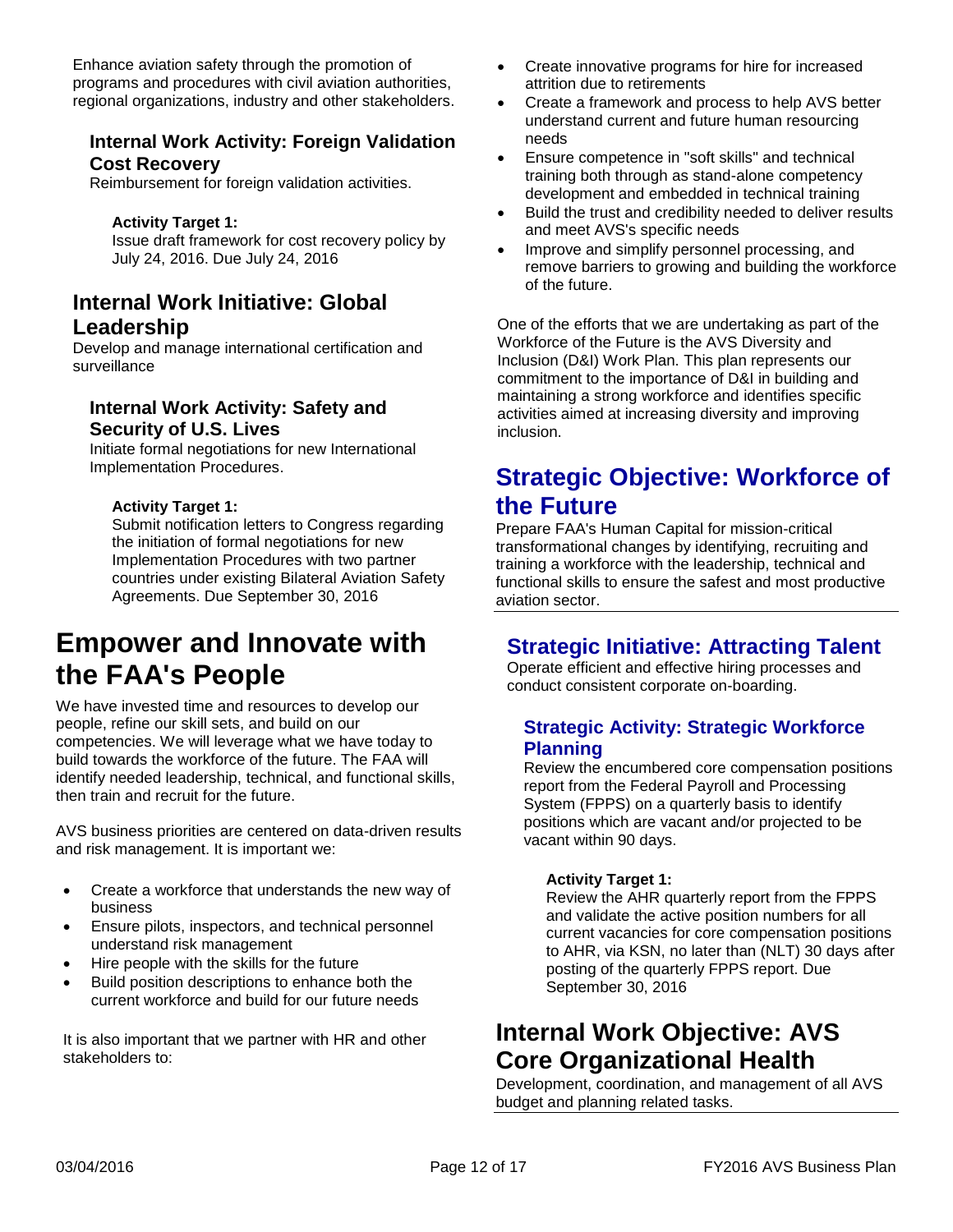### **Internal Work Initiative: Budget and Planning**

Development, coordination and management of all AVS budget and planning related tasks.

### **Internal Work Activity: Lapsed Budget**

The amount of unused Operations Appropriation dollars that expire on September 30, 2016 will not exceed 0.10 percent.

#### **Activity Target 1:**

Lapse no more than 0.10 percent of the AVS FY2016 budget. Due September 30, 2016

### **Internal Work Activity: AVS Staffing Tool and Reporting System (ASTARS)**

Develop and manage AVS staffing models, staffing tool, and reporting systems.

#### **Activity Target 1:**

Provide a biannual program review to AVS no later than January 31, 2016 and July 31, 2016. Due July 31, 2016

#### **Activity Target 2:**

Maintain and review the AIR Aviation Safety Inspector (ASI) model. Forecast due by December 31, 2015 and mid-year forecast July 15, 2016. Due July 15, 2016

#### **Activity Target 3:**

Maintain and review the AIR Aviation Safety Engineer (ASE) model. Forecast due by December 31, 2015 and mid-year forecast due by July 15, 2016. Due July 15, 2016

#### **Activity Target 4:**

Develop an updated AFS Model for the AVS Workforce plan by December 31, 2015. Develop a plan for web-based model by June 30, 2016. Establish and review performance measures for AFS Workforce model with additional functionality and enhanced reports by September 30, 2016. Due September 30, 2016

#### **Activity Target 5:**

Implement SS model (reporting system) by December 31, 2015. Complete the SS model midyear analysis and database review by July 31, 2016. Integrate model simulation capabilities into ASTARS by June 30, 2016. Due June 30, 2016

#### **Activity Target 6:**

Complete initial model data analysis (reporting system) by December 31, 2015. Complete the AAM (ATC and Airman Certification) model midyear analysis and database review by July 31, 2016. Due September 30, 2016

### **Internal Work Initiative: Management and Business Services**

Coordinate and oversee all administrative and management activities within the AVS to ensure process consistency and sound business practices.

### **Internal Work Activity: Federal Viewpoint Survey**

Evaluate the AVS FedView Survey results.

#### **Activity Target 1:**

Evaluate the results of the 2015 Employee Viewpoint Survey and present findings to the AVSMT. Due February 27, 2016

### **Internal Work Activity: IT Service Level Agreement (SLA)**

Based on the language in the AFN/AVS SLA ensure business and IT expectations are being met.

#### **Activity Target 1:**

Conduct a quarterly program review of IT and submit to AVSMT. (Interim dates: Jan 30, 2016, April 30, 2016, July 30, 2016) Due September 30, 2016

### **Internal Work Activity: AVS Surveillance Audits**

Maintain an AVS-wide quality management system (QMS) that meets International Organization for Standardization (ISO):9001 Requirements

#### **Activity Target 1:**

Complete first third-party surveillance audit. Due March 31, 2016

#### **Activity Target 2:**

Complete second third-party surveillance audit. Due September 30, 2016

### **Internal Work Activity: Section 508 Compliance**

Scan AVS sites for Section 508 compliancy.

#### **Activity Target 1:**

Achieve 98% compliance for Section 508 in the AVS external site. Due September 30, 2016

# **Internal Work Objective: AVS Core People and Labor**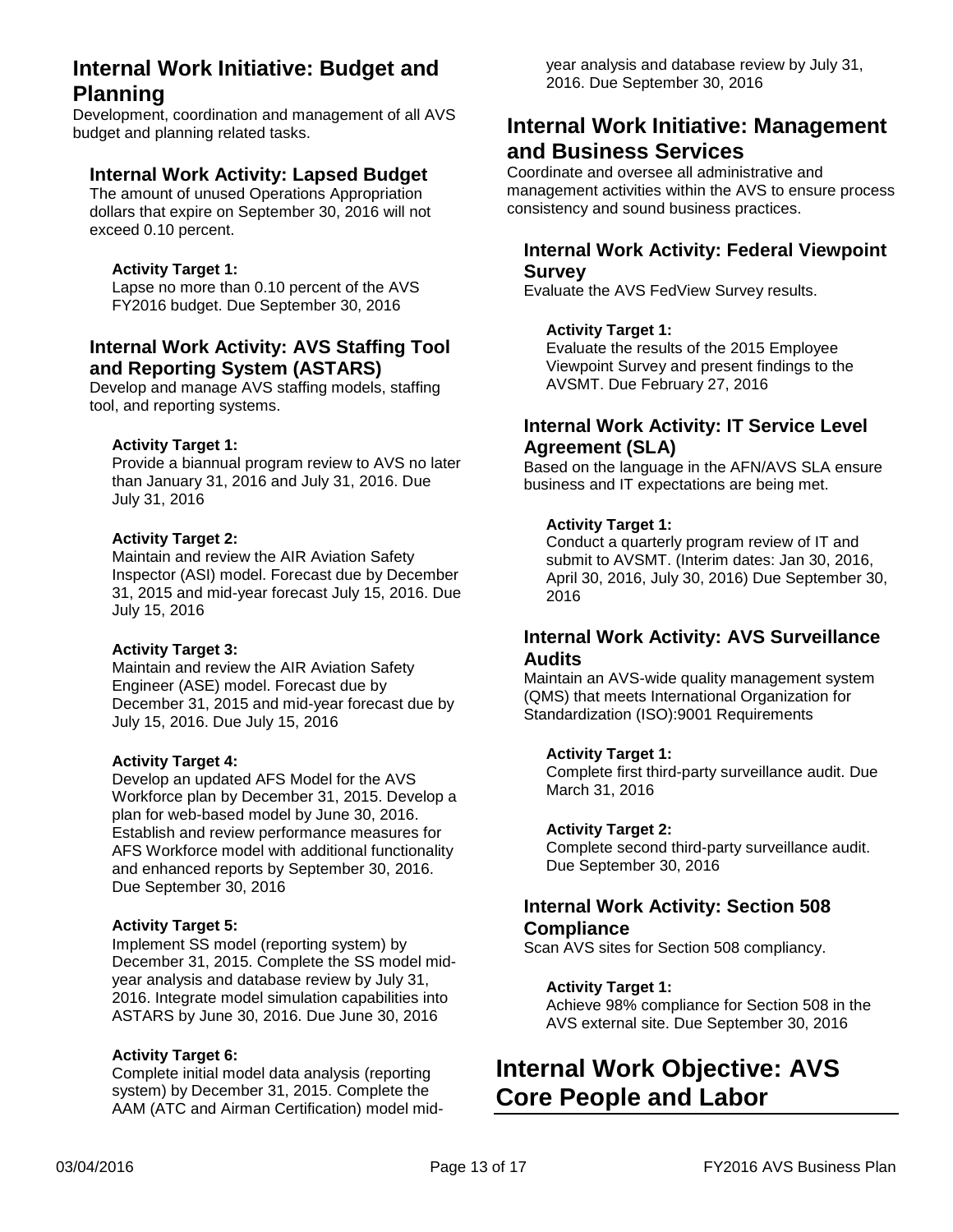This is the repository for initiatives involving people and labor.

# **Internal Work Initiative: AVS Human Capital Management**

Collaborate with AVS S/Os to implement effective and standardized policies in human resources, employee recognition, order and records and other employee related activities.

### **Internal Work Activity: AVS Employee Safety**

Support initiatives, programs and policies that improve agency-wide performance in employee safety and health in the workplace environment.

#### **Activity Target 1:**

For inspection findings that are finalized on or before June 30, 2016, ensure that all findings that are open 30 days or more have current hazard abatement plans. Due July 31, 2016

### **Internal Work Activity: AVS Diversity and Inclusion Plan**

AVS will identify and implement initiatives from the AVS Diversity and Inclusion work plan.

#### **Activity Target 1:**

Complete the diversity and inclusion strategies identified for FY2016 from the AVS Diversity and Inclusion Work Plan. Due September 30, 2016

### **Internal Work Activity: AVS Workforce**

Address attrition challenges in AVS.

### **Activity Target 1:**

Draft a process to capture employee exit data in AVS. Due June 30, 2016

### **Internal Work Initiative: AVS Strategic Communications**

Develop, coordinate and implement plans for internal strategic communications. These activities include using the entire array of AVS communications platforms to communicate the AVS vision, mission and significant events and information that effect AVS to help create a well-informed, cohesive workforce.

### **Internal Work Activity: AVS Strategic Communications Program**

Develop, coordinate and implement plans associated with internal strategic communications.

#### **Activity Target 1:**

Deploy at least 40 internal communications products to communicate the AVS vision, assist with AVS change management efforts and inform the AVS workforce of significant events and information. These products include the AVS Flyer, AVS Video Updates, Leadership Emails and Manager Message Toolkits. Due September 30, 2016

#### **Activity Target 2:**

Conduct at least 60 corporate - employee engagement activities. These include AVS Site Visits, Town Halls, Brown Bag Lunches, Senior Leadership Development Program, AVSMT interactions with the AVS Overview and New Managers classes, and interactions with the new PEL cohorts. Due September 30, 2016

#### **Activity Target 3:**

Raise AVS's Employee Engagement Index Score from 68% to 70%. Due September 30, 2016

# **Internal Work Objective: Hiring Persons with Targeted Disabilities (PWTD)**

Support the DOT Strategic Objective to build a capable, diverse, and collaborative workforce of highly-skilled, innovative, and motivated employees by increasing the hiring of PWTD for eligible positions to 3 percent by 2018. In FY 2016, ACR in collaboration with the FAA LOBs/SOs will ensure that at least 2.33% of all FAA new hires are PWTD.

### **Internal Work Initiative: Hiring PWTD**

The FAA line of businesses and staff offices (LOBs/SOs) will work collaboratively to support the DOT goal to increase the representation of PWTD in the workforce by ensuring that at least 2.33% of all FAA new hires are PWTD. Each year, FAA will increase incrementally the percentage of PWTD hires by .33% per year to reach the 3% DOT hiring goal by 2018.

### **Internal Work Activity: Hiring PWTD**

In FY 16, the Office of Civil Rights in collaboration with the FAA LOBs/SOs will ensure that at least 2.33% of all FAA new hires are PWTD.

### **Activity Target 1:**

The head of each LOB/SO will issue a memorandum (key language will be provided by ACR) directed to their managers promoting the PWTD hiring goal. Due January 31, 2016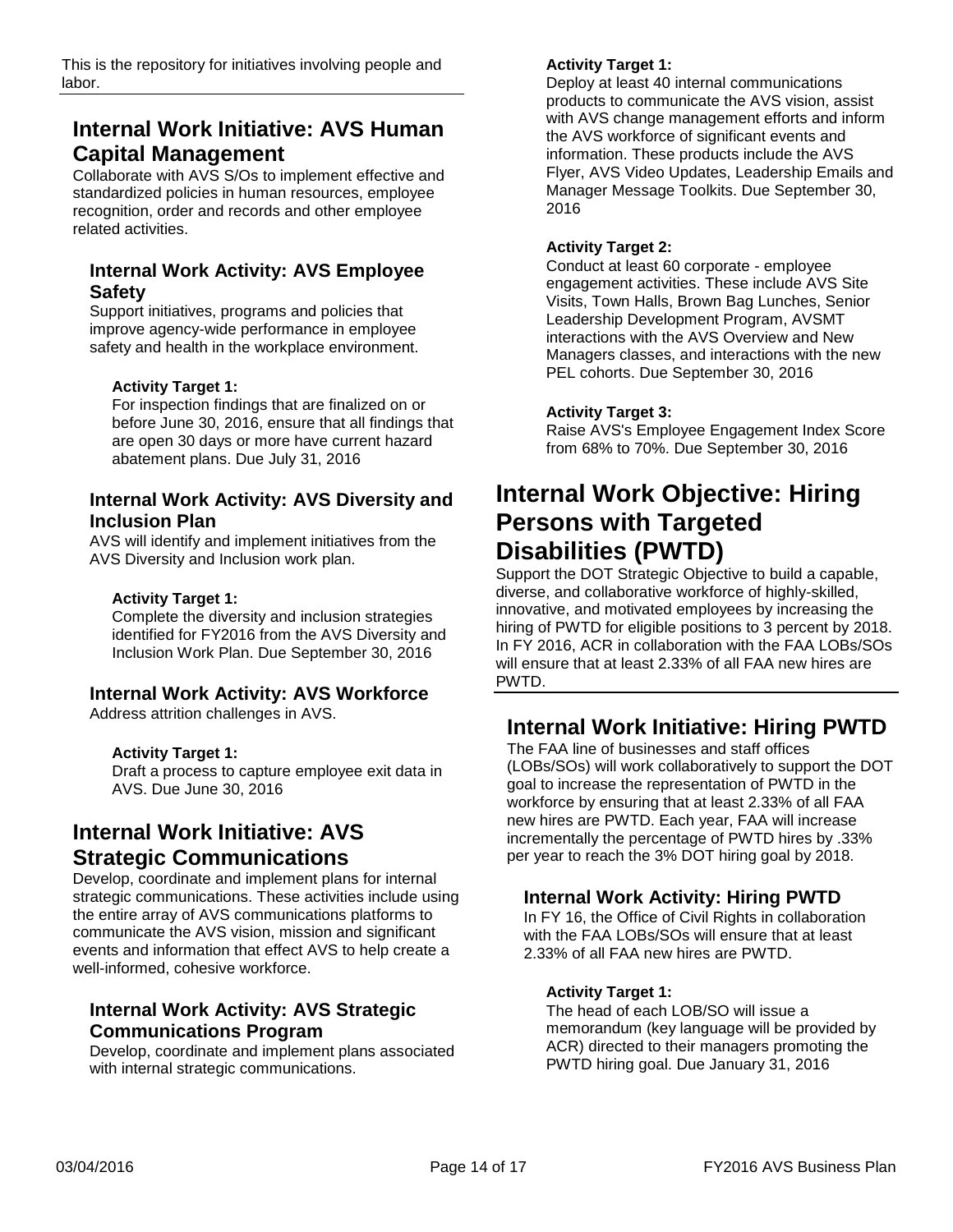### **Activity Target 2:**

Each LOB/SO will report to ACR their total hiring projections for FY 16, and identify the estimated number of PWTD hires required to meet their 2.33% hiring goal. Due April 30, 2016

### **Activity Target 3:**

Managers with hiring authority from each LOB/SO will participate in one consultation session held by the National People with Disabilities Program Manager to establish hiring initiatives. Due June 30, 2016

# **Internal Work Objective: Alternative Dispute Resolution (ADR)**

Encourage the FAA workforce to engage in the ADR process as a method to resolve disputes in the EEO Complaint Process at the lowest possible level to avoid the cost, delay, and unpredictability of the traditional adjudicatory processes.

# **Internal Work Initiative: ADR Engagement**

Encourage workforce to resolve disputes in an amicable way by utilizing the ADR process.

### **Internal Work Activity: ADR Engagement**

ACR, in coordination with the LOBs/SOs, will ensure that 70% of all managers engage in mediation when requested by employees.

### **Activity Target 1:**

Assist Agency effort with ADR engagement by ensuring that 70% of all managers engage in mediation when requested by employees. Due September 30, 2016

# **Internal Work Objective: EEO/Diversity and Inclusion Action Committee (EAC)**

The EAC oversees and supports the FAA efforts to create a diverse and inclusive workplace that ensures equal opportunity for all its employees.

### **Internal Work Initiative: EAC**

In collaboration with the LOBs/SOs, ACR will identify recommendations and strategies regarding EEO and diversity efforts within the FAA workplace.

### **Internal Work Activity: EAC**

Identify recommendations and strategies regarding EEO and diversity efforts within the FAA workplace.

#### **Activity Target 1:**

Analyze and present demographic data in comparison to the civilian labor force statistics to the EAC; and identify strategies and actions for improving groups with lower than expected participation rates. Due November 30, 2015

### **Activity Target 2:**

Support Agency efforts to implement and/or revise performance evaluation methods to the managers EEO performance standard. Due September 30, 2016

### **Activity Target 3:**

Identify and track Diversity and Inclusion initiatives through the EAC Workgroups. Due September 30, 2016

# **Internal Work Objective: Congressional Correspondence FAA Milestones**

Per direction of the Secretary of Transportation, all Congressional letters sent directly to the FAA must be answered within 30 calendar days of entry into the FAA Correspondence Control Management System (CCMS). DOT Congressional letters assigned to the FAA for response must be returned back to the Secretary of Transportation within 5 business days.

### **Internal Work Initiative: FAA Congressional Correspondence Response**

Per direction of the Secretary of Transportation, all Congressional letters sent directly to the FAA must be answered within 30 calendar days of entry into the FAA Correspondence Control System (CCMS).

### **Internal Work Activity: FAA Congressional Correspondence Response**

Per direction of the Secretary of Transportation, all Congressional letters sent directly to the FAA must be answered within 30 calendar days of entry into the FAA Correspondence Control Management System (CCMS).

### **Activity Target 1:**

90% of all Congressional letters sent directly to the FAA must be answered within 30 calendar days of entry into the FAA Correspondence Control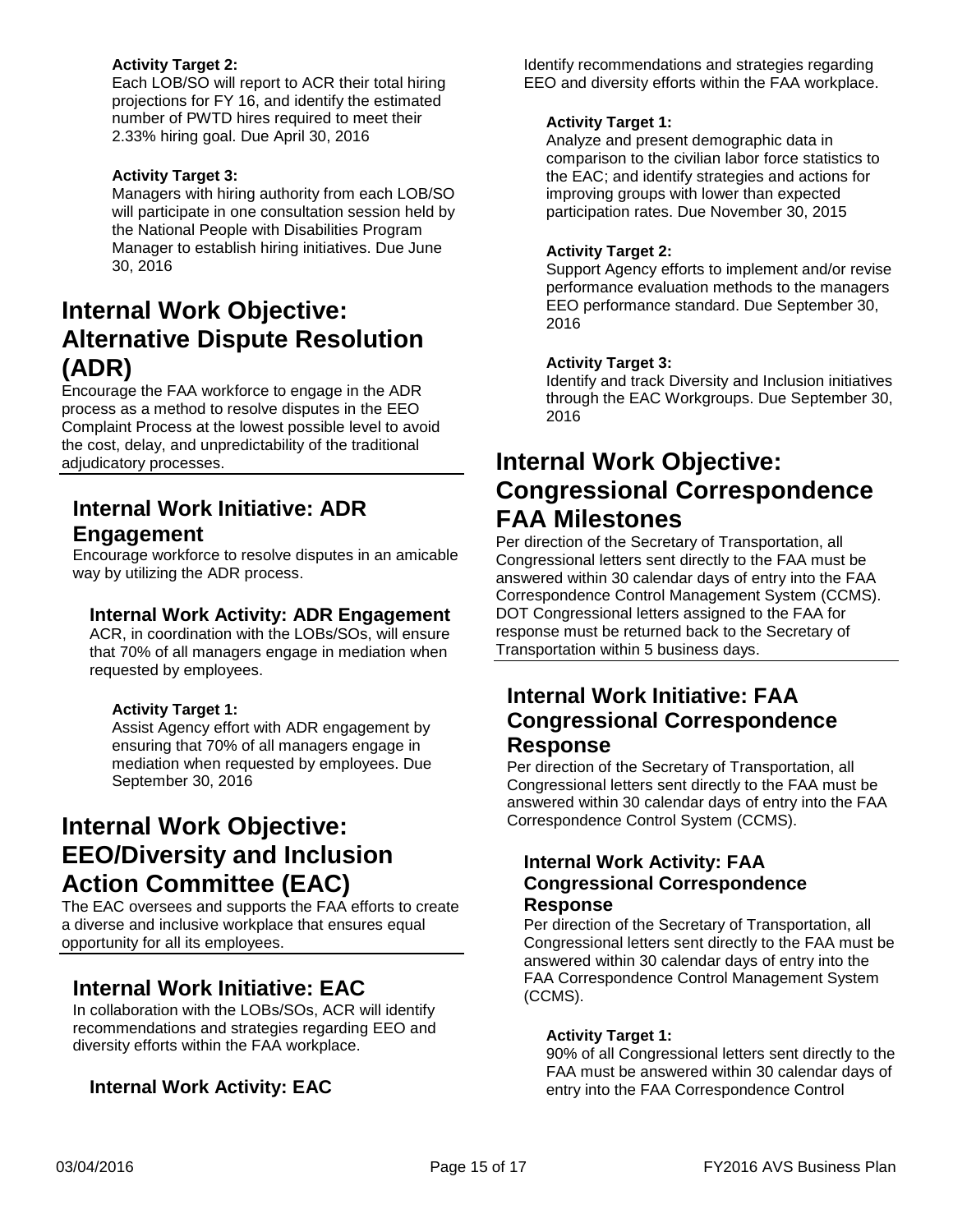Management System (CCMS). Due September 30, 2016

# **Internal Work Objective: Workforce of the Future Mission Support**

Support the FAA in meeting its goals and objectives with a back to basics approach supporting innovative HR systems; strong, strategic and effective communications through the most valuable resource, PEOPLE.

### **Internal Work Initiative: HR Core Services**

Improve the efficiency, effectiveness and timeliness of HR programs and services in support of the FAA's mission and workforce.

### **Internal Work Activity: Hiring Efficiency**

Complete the selection process within 21 days from the receipt of the referral list for non-bargaining unit employees.

### **Activity Target 1:**

Increase by 5% (over the FY2015 baseline of 55%) the number of non-bargaining unit employees' certificates of eligibles returned to AHR within 21 days. FY2016 Target: 60% Due September 30, 2016

# **Internal Work Objective: Equal Employment Opportunity (EEO) Training**

Assist Agency efforts to create a FAA culture in which managers and employees understand their role in creating and maintaining an inclusive workplace by providing training on EEO laws, FAA policies, and appropriate workplace behavior.

# **Internal Work Initiative: EEO Training**

Increase workforce competency of EEO laws, FAA policies and appropriate workplace behavior through EEO Training.

### **Internal Work Activity: EEO Training Requirements for FAA Workforce**

Increase workforce competency of EEO laws, FAA policies and appropriate workplace behavior.

### **Activity Target 1:**

Monitor and report monthly on the completion of NO FEAR training to ensure 100% completion rate by 09/30/2016. Due September 30, 2016

### **Activity Target 2:**

Ensure that 60% of management complete at least one EEO training course. Due September 30, 2016

### **Activity Target 3:**

Ensure that 10% of employees complete at least one EEO training course. Due September 30, 2016

# **Internal Work Objective: Enhance Organizational Excellence**

In support of the Administrator's Workforce of the Future Strategic Initiative, AFN will capitalize on its integrated shared services model to recruit, build, sustain, and enhance a dedicated, flexible, engaged, knowledgeable and skilled workforce. AFN will build new work environments and provide employee training and tools that equip and empower all AFN employees to better serve the agency. Successful achievement will be demonstrated through successful implementation or execution of initiatives and activities linked to this objective.

### **Internal Work Initiative: Strong Acquisition Workforce**

Ensure FAA has the staffing and skill mix to successfully manage NextGen and other major acquisitions by implementing and annually updating FAA's Acquisition Workforce Strategy and training, developing and certifying personnel in key acquisition professions.

### **Internal Work Activity: Implement and Annually Update FAA's Acquisition Workforce Strategy**

AFS will support AFN in the annual update of the FAA's Acquisition Workforce Strategy before LOB coordination and external publication

### **Activity Target 1:**

Contribute information to be published in the annual update of FAA's Acquisition Workforce Strategy and coordinate final draft once received from AFN with AVS leadership. Due September 30, 2016

### **Internal Work Activity: Train and Certify FAA's Acquisition Workforce**

AFS will train, develop, and certify agency personnel in key acquisition professions.

### **Activity Target 1:**

90% of program managers managing ACAT 1-3 programs and/or major acquisition programs as